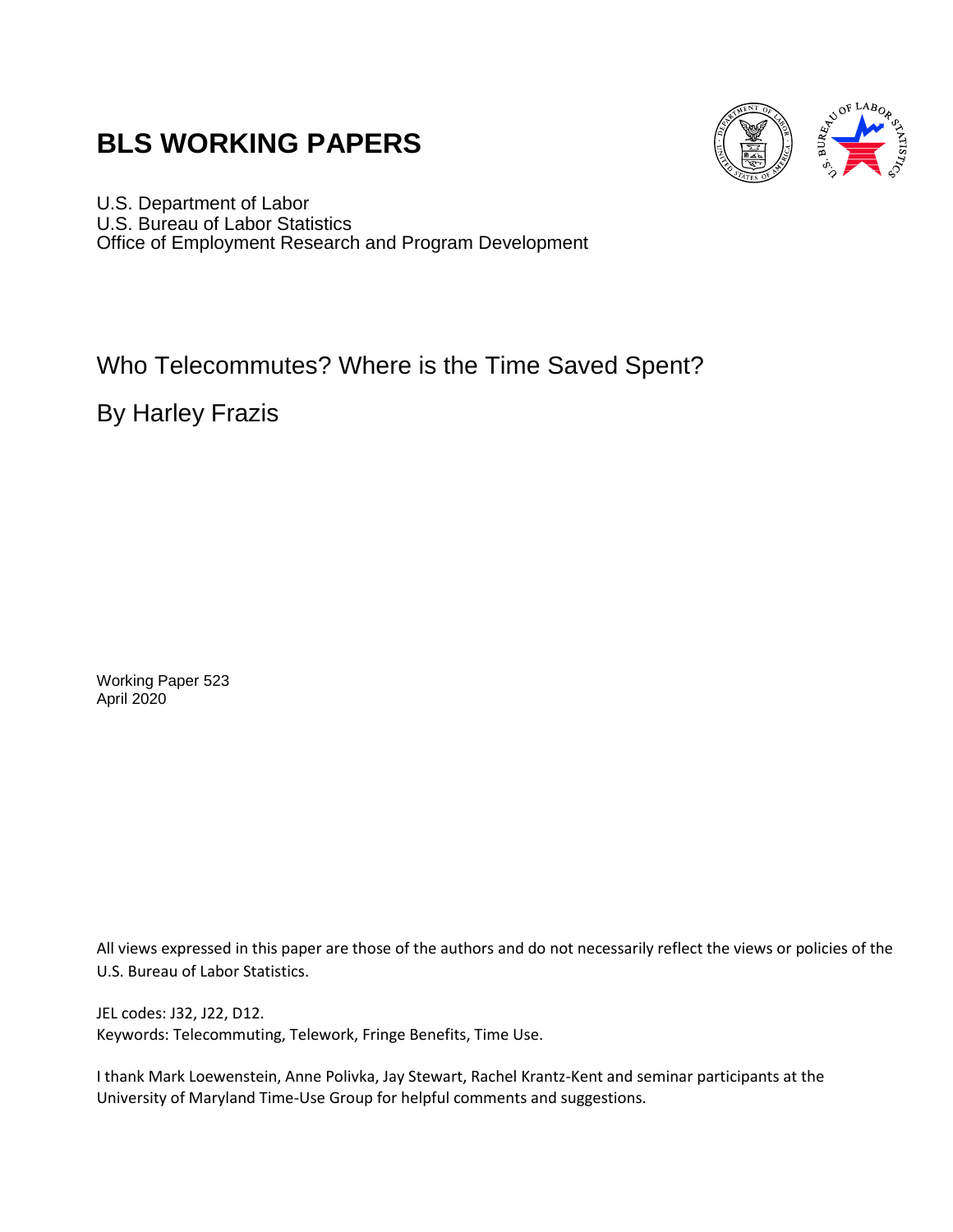#### **Introduction**

Over the past two decades, data sources indicate an increase in the number of employees working at home. The American Community Survey shows a 115 percent increase over the period 2005- 2017 in the number of workers who work from home at least half the time (Global Workplace Analytics, 2017), to about 3 percent of the workforce. Gallup estimates an increase in the proportion of workers who have ever telecommuted from 9 percent in 1995 to 37 percent in 2015 (Jones, 2015). The American Time Use Survey (ATUS) estimates that the percentage of workers on a given day who work at home rose from 18.6 percent in 2003 to 23.7 percent in 2018, and that average hours per day worked at home for those who worked at home rose from 2.56 hours in 2003 to 2.94 hours in 2018.

Work at home done for pay as part of an arrangement with the employer--hereafter "telecommuting"—has been of increased interest to policy makers and analysts in recent years. It has been argued that telecommuting is family-friendly, allowing the flexibility to attend to the needs of children or elderly parents (Chartrand 1997, Trinko 2013). Moreover, commuting typically scores low on measures of subjective well-being (Kahneman and Krueger 2006, Krueger et al. 2009), so telecommuting allows for commuting time to be reallocated to higher value activities.

This paper uses the ATUS to examine telecommuting. With time diaries for a single day from approximately 10,000 respondents or more for every year from 2003 through 2018, and information on the location of work, the ATUS would appear ideal to analyze trends in telecommuting. However, when analyzing work from home it is necessary to distinguish between telecommuting and unpaid overtime. While the motivations for performing work at home and the implications for worker welfare may be quit[e](#page-1-0) different between telecommuting and unpaid overtime<sup>1</sup>, the basic ATUS has no means of distinguishing between them.

<span id="page-1-0"></span> $1$ Song (2009) discusses a variety of motives for supplying unpaid overtime and attempts to distinguish between them using the 2001 Work Schedules and Work at Home Supplement to the Current Population Survey.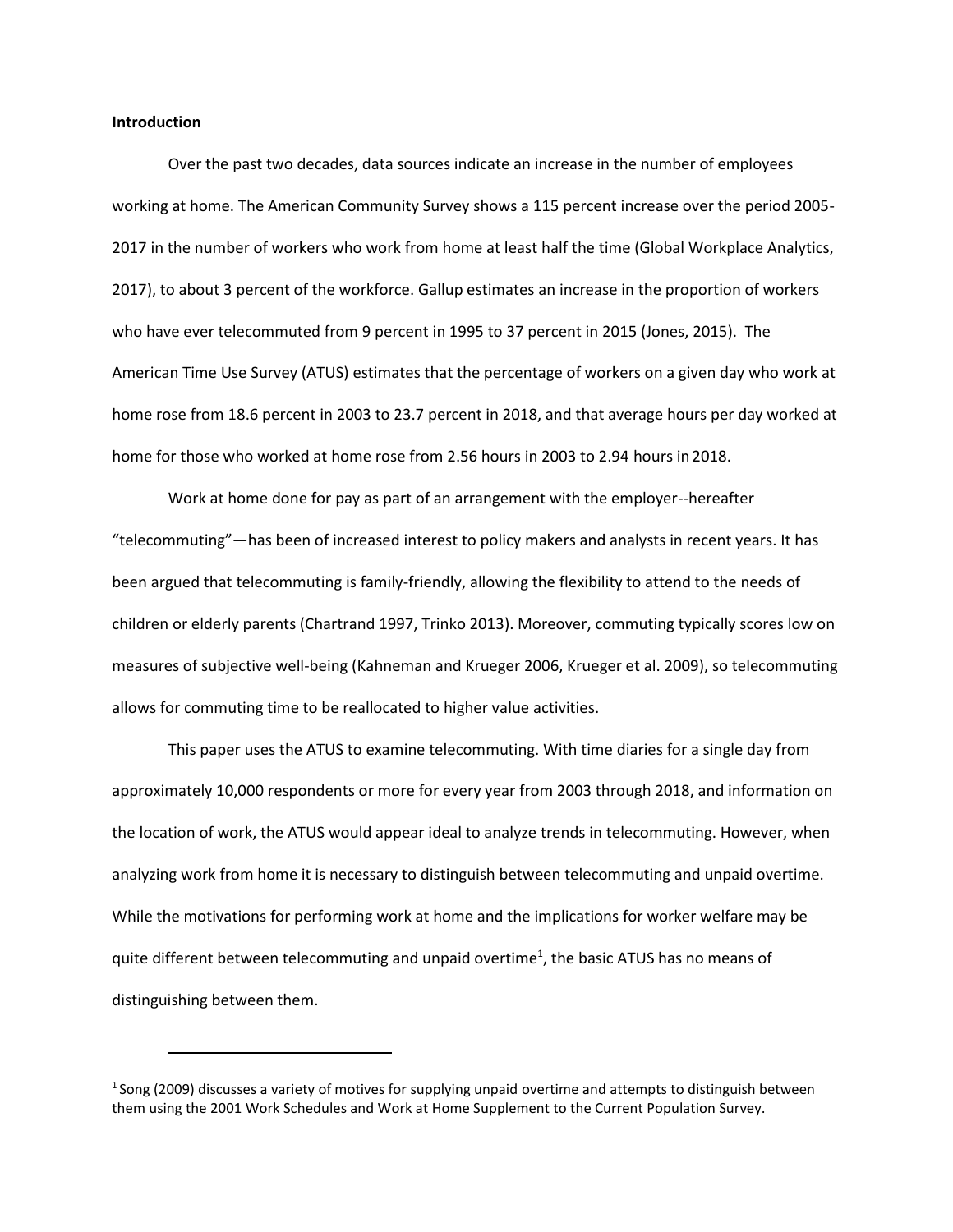In 2017 and 2018 the ATUS administered the Leave and Job Flexibilities Module. Among other questions, the module includes questions allowing us to distinguish (to a certain extent) between paid work (hereafter telework or telecommuting) and unpaid work at home. The module contains questions on whether the respondent works at home, whether they are paid for the work at home, whether there are days they work only at home, and the frequency of such work. In this paper I use the module to describe what types of workdays are most likely to be telework as opposed to unpaid work at home, examine whether telework is associated with increased hours of work, characterize teleworkers, and estimate how time is reallocated between activities as a result of telecommuting.

#### **Data and Characterization of Telework Days**

The ATUS is a single-day time-diary survey that is administered to a sample of individuals in households that have recently completed their participation in the Current Population Survey, the main labor force survey for the United States. In the time diary portion of the interview, ATUS respondents are asked to sequentially report their activities on the previous day, along with information on the start and stop time and where the respondent was[.](#page-2-0)<sup>2</sup> For episodes of work, we thus have information on whether the respondent was at a workplace, home, or somewhere else[.](#page-2-1) $3$ 

The 2017-18 Leave and Job Flexibilities Module was administered to every respondent who was a wage and salary worker, resulting in a sample size of 10,071. I classify workers as telecommuters who in response to questions about working at home replied that they were able to and did work at home, that they worked entirely at home on some days, and that they were paid for at least some of the hours they work at home. [4](#page-2-2) Workers were classed as persons who worked unpaid overtime if they were able

<span id="page-2-1"></span><span id="page-2-0"></span><sup>&</sup>lt;sup>2</sup> For further description of the ATUS, see Hamermesh, Frazis and Stewart (2005) and Frazis and Stewart (2007). <sup>3</sup>I do not distinguish between "workplace" and "somewhere else" in this paper.

<span id="page-2-2"></span><sup>&</sup>lt;sup>4</sup>The specific question is "Are you paid for the hours that you work at home, or do you just take work home from the job?" Of those responding either "paid" or "both", 13 percent (weighted) answered "both".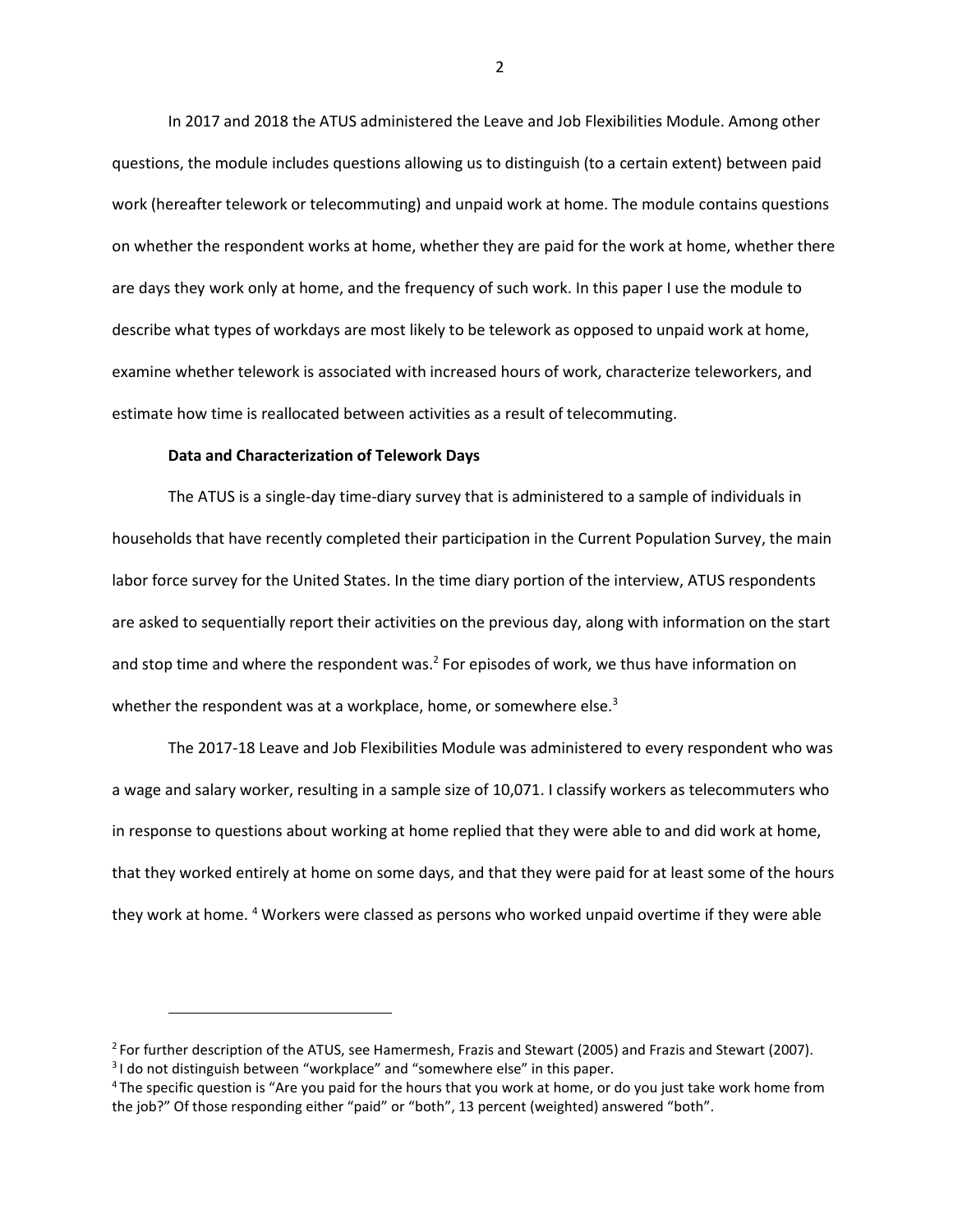to and did work at home and were not telecommuters. There are 1,454 telecommuters and 1,384 unpaid overtime workers in the sample.

From the diary data, I examine all workdays where work at the main job is done entirely at home. I use the telecommuting status of the worker as an indicator of whether the day is telecommuting or unpaid overtime. (Note that workers who state that they never work at home in response to supplement questions may nevertheless have workdays at home in the diary.) Of course, some days worked at home by telecommuters may be unpaid overtime. For example, it is unlikely that a workday consisting of a half-hour of work at home is telecommuting even if performed by a telecommuter.

In 2017-18, work was done entirely at home on 9.3 percent of days where any work was done on the main job. Of these, only 52 percent were performed by telecommuters, so a substantial proportion of home workdays were unpaid work at home. The proportion of days worked at home performed by telecommuters varies substantially by the length of the workday and by day of week. Hereafter, I refer to workdays of 4 hours or less as short workdays and workdays of greater than 4 hours as long. Days that accord with the conventional full-time workday are more likely to be performed by telecommuters. As shown in Table 1, long home workdays are worked by telecommuters 82 percent of the time, and restricting to weekday long home workdays are worked by telecommuters 87 percent of the time. The Job Flexibilities supplement includes questions on which days of the week are usual workdays, so we can be somewhat more specific about whether the diary day is usually a workday. The results are similar to using weekdays—restricting to usual workdays, 86 percent of long home workdays are worked by telecommuters. In contrast, short home workdays are worked by telecommuters only 31 percent of the time.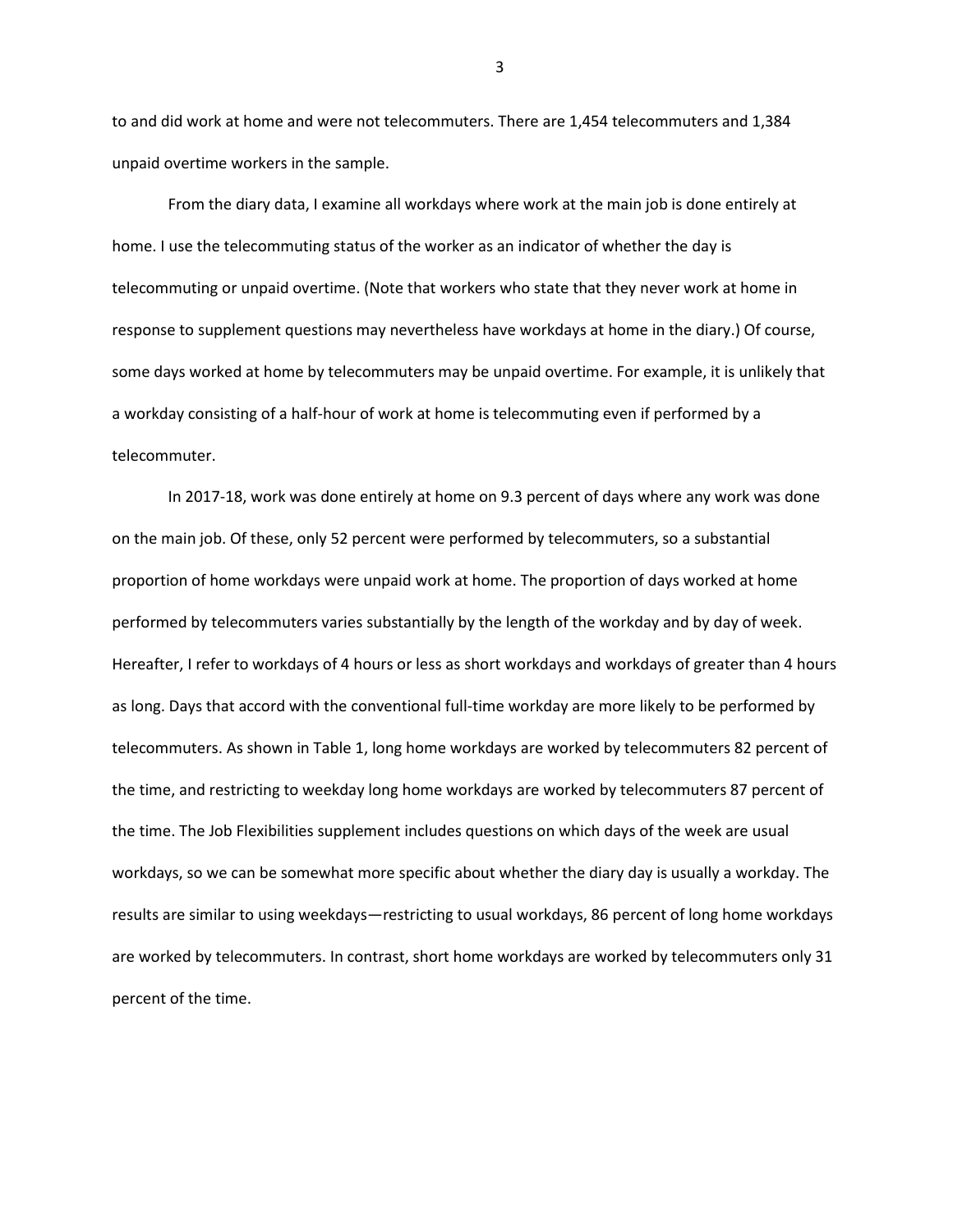#### **Trends in Telework**

The ATUS cannot directly track trends in paid telework. However, it can detect trends in work at home and so give an indirect indication of the growth of telewor[k.](#page-4-0)<sup>5</sup> Chart 1 shows that the proportion of workdays spent entirely at home increased between 2003 and 2018. (The denominator here is total person-days with any work.) Chart 2 shows a similar increase in the proportion of workdays at home for long weekdays, the type of day most likely to be worked by telecommuters in 2017-18. The proportion of long weekday workdays spent at home was only 1.1 percent in 2003. In 2017-18, 3.8 percent of long weekday workdays were spent at home by teleworkers (along with 0.6 percent of long weekday workdays spent at home by workers without telework arrangements), indicating that days of this type spent teleworking must have substantially increased in this period. As shown in Charts 2 and 3, the percentage of workdays spent entirely at home increased in all categories of days over the 2003-18 period.

How has the trend toward increased telecommuting affected total hours of work? The previous literature has investigated the association between working at home and total hours of work, with mixed results[.](#page-4-1)<sup>6</sup> I regressed diary minutes of work on calendar year and demographic variables to estimate the 2003-18 trend. (The demographic variables were indicators for married, any children 17 and younger, number of children, female, interactions of female with the first three variables, education categories (high school, some college, BA+), age groups (25-54, 55+), Black, Hispanic, and full-time status.) Total daily work irrespective of workplace showed a small and not statistically significant tren[d.](#page-4-2)<sup>7</sup> Work at home increased at the rate of .57 (standard error .06) minutes per day per year, while work not

<span id="page-4-0"></span><sup>5</sup>For a complementary analysis of work at home in 2013-17 and trends in work at home over the period 2003-07 to 2013-17, see Krantz-Kent (2019).

<span id="page-4-1"></span> $6$ Golden (2008) and Natti et al. (2011) show a positive association between work at home and hours of work, while Powell and Craig (2015) show a negative one.

<span id="page-4-2"></span><sup>&</sup>lt;sup>7</sup> All standard errors are computed using the replicate weights supplied on the ATUS data file (Bureau of Labor Statistics, 2019).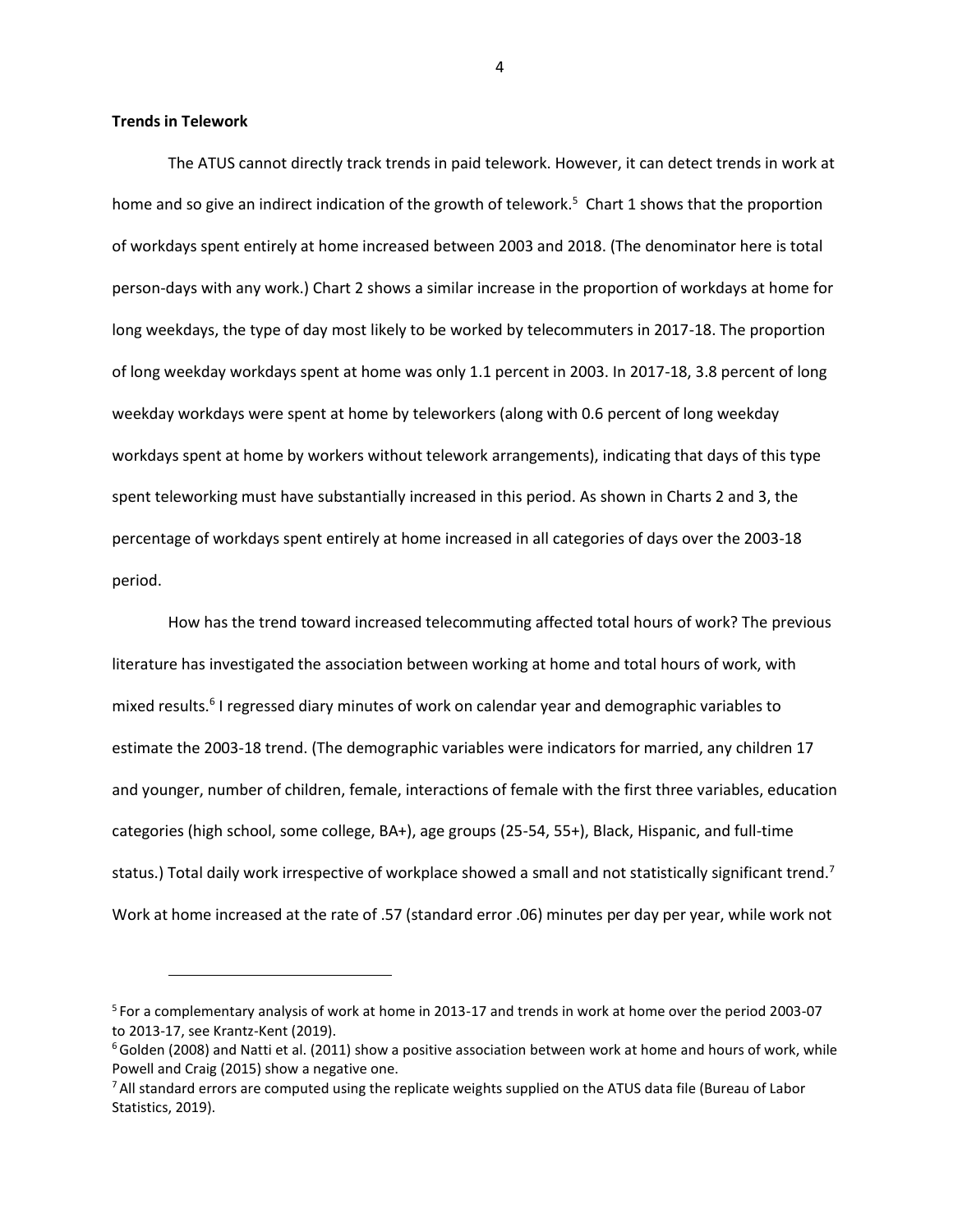at home decreased by an estimated .30 (.19) minutes per day per year. To get an idea on the extent telework as opposed to unpaid work at home contributed to these trends, I estimated the probability of being a telecommuter and the probability of being an unpaid overtime worker in 2017-18 with a multinomial logit model, using the demographic covariates already included and indicators for industry and occupation at the one-digit level. Identification of the estimated probability terms accordingly comes from variation in industry and occupation. I used the coefficients from this model and generated predicted values for the entire 2003-18 sample.

Adding terms for the probability of telecommuting and the probability of being an unpaid home worker has essentially no effect on the trend coefficients. As shown in Table 2, both the probability of being a telecommuter in 2017-18 and the probability of being an unpaid home worker in the same period are associated with longer working hours over the 2003-18 period. Higher probabilities of telecommuting are associated with more time working at home and less time working outside the home.

Column 3 of Table 2 adds interactions of time with both the probability of telecommuting and the probability of being an unpaid home worker. While most of the trend coefficients are small and not significant, the interactions with telecommuting probability show a decrease in working hours at workplaces and other locations and an increase in work at home for workers with higher probabilities of telecommuting in 2017-18. This provides more indirect evidence that paid telework is largely behind the growth in work at home found in the ATUS; workers in occupations and industries characterized by high rates of telecommuting in 2017-18 were not working at home to the same extent in earlier years. The interaction of probability of telecommuting with calendar year has an insignificant negative coefficient for total hours irrespective of location, so trends in hours provide no evidence that telecommuting is associated with an increase in overall hours worked.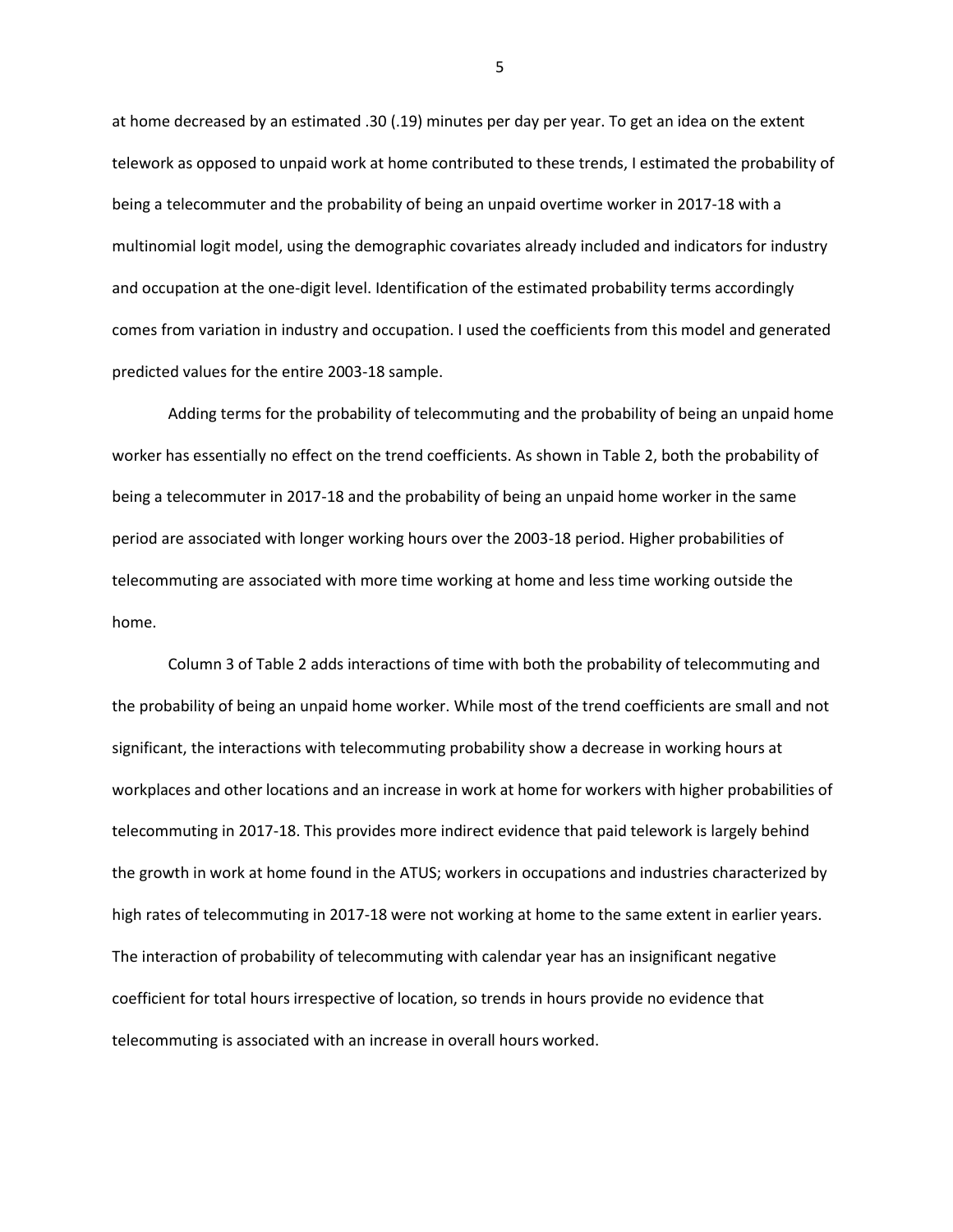In results not shown, I estimated the above regressions dividing the sample into weekdays and weekends. The results provide further backing for the interpretation of the above results as reflecting an increase in telecommuting. The trend showing a shift in hours worked from workplaces and other locations to home is confined to weekdays, when telecommuters are a higher percentage of workers spending workdays at home.

#### **Who teleworks?**

Tables 3a and 3b shows descriptive statistics for the main sample from the Leave and Job Flexibilities Module. Table 4 shows the percentage of telecommuters by characteristic. Overall, 12.9 percent of the sample were telecommuters, but telework varied greatly depending on the nature of the job. Not surprisingly, there is wide variation in telework by occupation and industry. Managers and professionals have the highest rate of telework, over 20 percent in both categories. Sales and office workers have telework rates in neighborhood of 10 percent, while all other occupations have rates in the low single digits. Turning to industry, Information, Finance, and Professional and Business Services all have telework rates over 25 percent, while most other industries have rates under 10 percent, with rates for Public Administration and Manufacturing in the mid-teens.

There is also wide variation in telework rates over some personal characteristics, with college graduates having much higher rates of telework (approximately 25 percent) than those with less education. Other personal characteristics show much less variation, with men and women having virtually identical rates, as do persons in households with and without children.

We would expect that telework rates would be higher in large cities, where the infrastructure would support telework and longer commutes would generate a greater demand. This is borne out in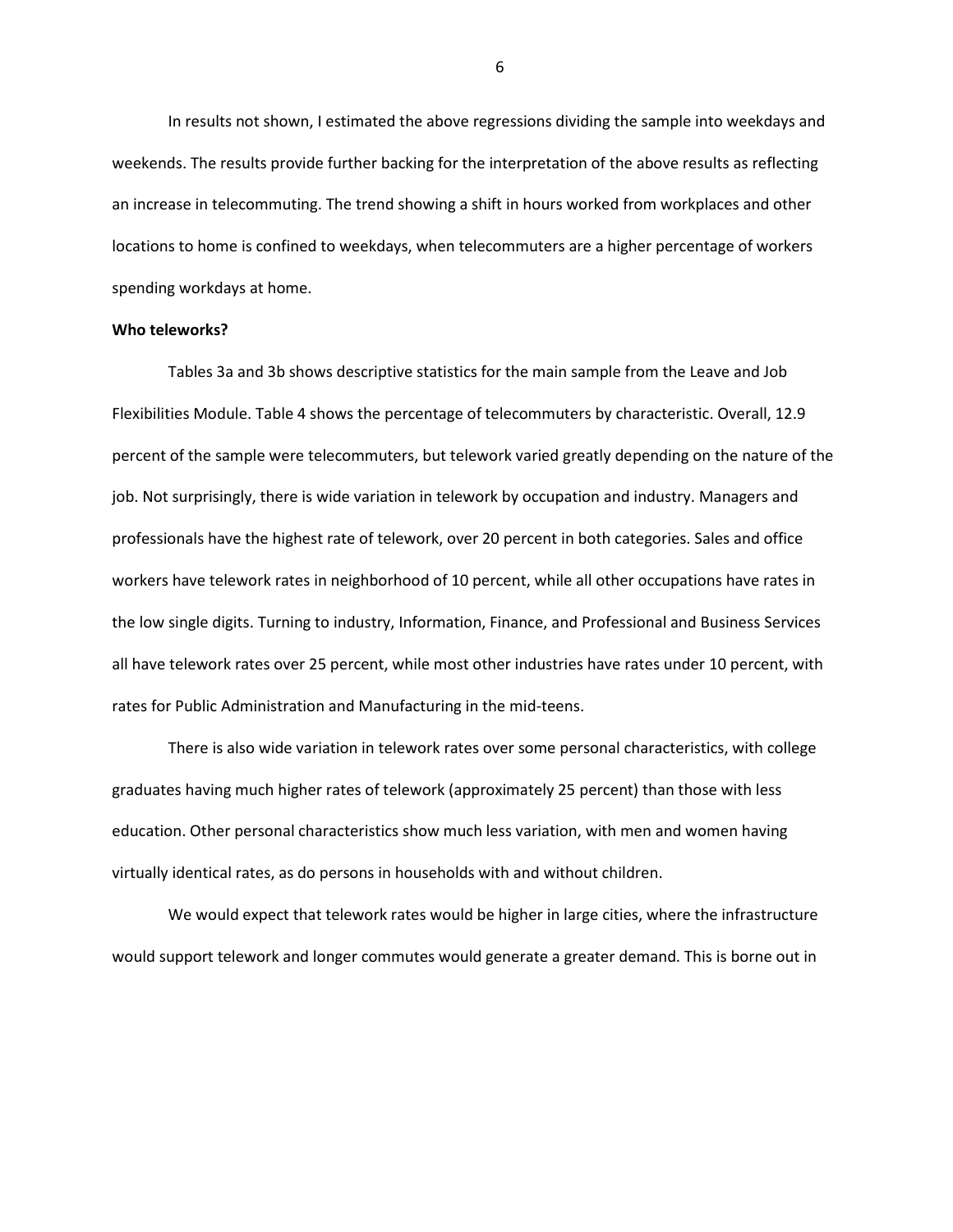the data. Non-metropolitan areas have an estimated telework rate of less than 5 percent<sup>[8](#page-7-0)</sup>, while the two largest categories (2.5 million to 5 million, and 5 million and over) show rates over 16 percent.

I ra[n](#page-7-1) a binary logit regression<sup>9</sup> to examine whether these characteristics are associated with telework using the demographic, industry, and occupation variables used previously as well as the metropolitan area indicators in Table 4.<sup>[10](#page-7-2)</sup> Table 5 shows the results of the logit. It displays the change in the probability of having a paid telework arrangement as the specified dummy variable goes from 0 to 1, with all other variables equal to their weighted sample mean. Most of the variation across categories shown in Table 4 is reduced but still present in Table 5. The differences across industries remain very large, with Information, Finance, and Professional and Business services having probabilities of telework 14-18 percentage points greater than Education and Health Services.

Personal characteristics that would be expected to increase the desirability of telework turn out to have little effect. Neither being female nor having household children has any discernable association with telework, and while the effect of being married is positive and weakly significant (p=.06), it is small (1.5 percentage points).

#### **How is the time released from commuting used?**

By reducing commuting, telework opens up time for other activities. How is this time used? As a first step in answering this question, I briefly discuss the measurement of commuting. The ATUS coding lexicon subdivides the travel category into subcategories for travel associated with different activities. It codes travel in accordance with the first activity performed at the destination, with the exception that trips home are coded in accordance with the last activity performed at the

<span id="page-7-0"></span><sup>8</sup>Approximately 6 percent of the "non-metropolitan" sample are observations for which metropolitan status is not identified.

<span id="page-7-1"></span><sup>&</sup>lt;sup>9</sup>A multinomial logit including unpaid overtime as another outcome category, as in the previous section, yielded very similar results.

<span id="page-7-2"></span> $10$ Metropolitan area size indicators were not included in the predictors of telework status in the previous section due to lack of continuity of the underlying CPS variables.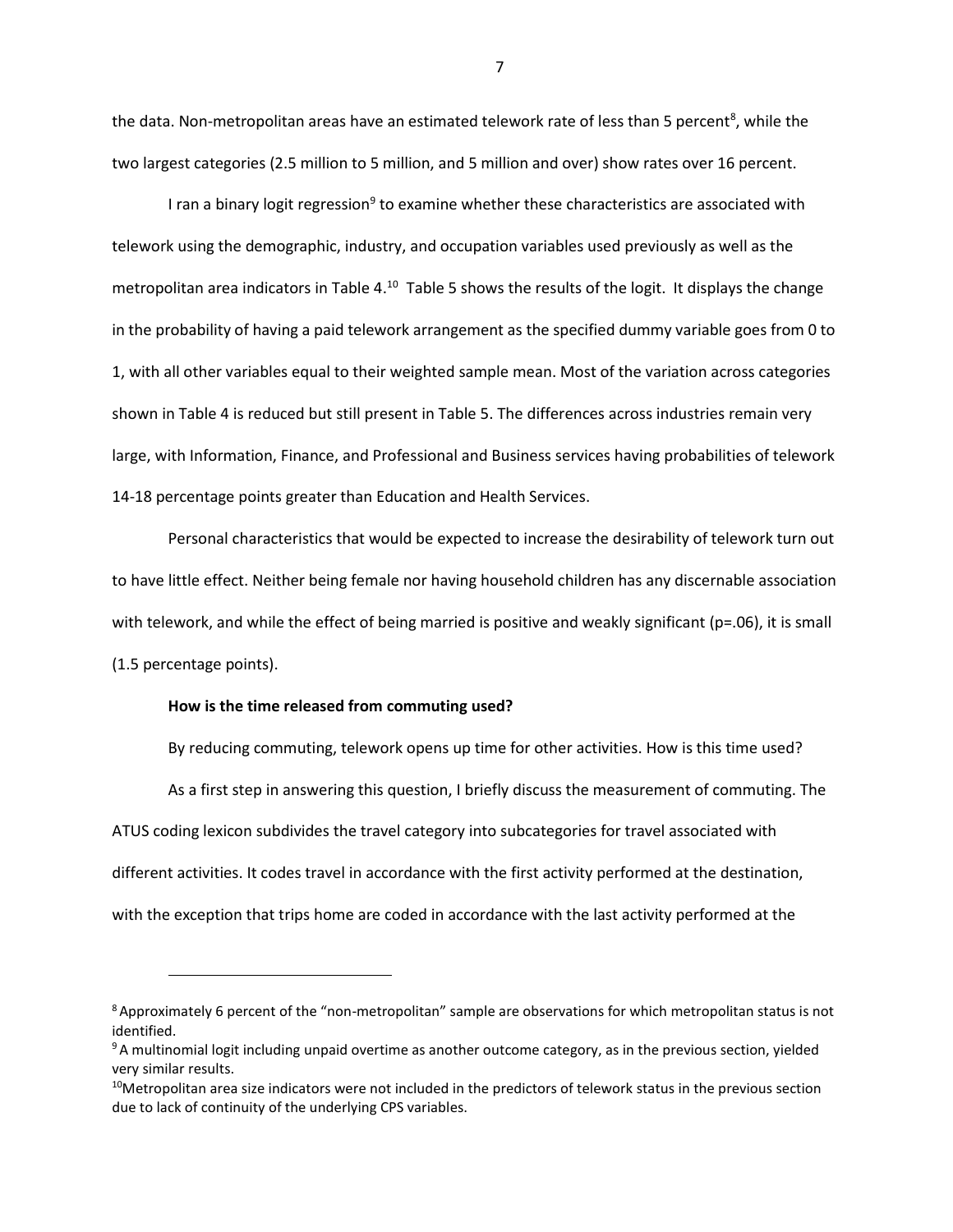origin. For commuting trips without intervening stops, this is straightforward—direct trips from home to work or from work to home would both be coded as travel associated with work.<sup>[11](#page-8-0)</sup> However, the coding rules may lead to anomalous results for commutes with intervening stops. For example, consider a person driving a half-hour to a coffee shop before work, and then driving 5 more minutes to work. The first leg of the trip would be coded as travel associated with a consumer purchase, and only the second leg would be coded as travel associated with work.

To mitigate this problem, Kimbrough (2019) (building on the work of McGuckin and Nakamoto 2004) suggested defining commuting trips as trips either beginning at home and ending at work, or beginning at work and ending at home, and with stops of no more than 30 minutes. I use this definition (implemented using the Stata code supplied by Kimbrough) in the current paper. Commuting is treated as missing for diaries that do not begin or end at home, and I limit the sample to observations with nonmissing measures of commuting.[12](#page-8-1)

I use two methods to attempt to account for commuting time foregone by telecommuting. The first is simply to compare commuting with non-commuting workdays for telecommuters. I refer to this method as the within-telecommuters specification. I restrict this comparison to long workdays that are one of the respondent's usual workdays, as the previous section demonstrated that these are the most likely to be worked by employees with a telecommuting arrangement, and thus are less likely to be unpaid work at home. Note that by restricting the comparison to telecommuters, this method does not suffer from bias due to choice of telecommuting status. To the extent that the activities of telecommuting and regular commuting days are independent of each other, the comparison will reflect the effect of telecommuting on activity duration for telecommuters (i.e., the effect of treatment on the treated). This method may give misleading results if activities are shifted between days due to the

<span id="page-8-0"></span><sup>&</sup>lt;sup>11</sup> There is no explicit "commuting" category in ATUS.

<span id="page-8-1"></span><sup>&</sup>lt;sup>12</sup> This excludes 620 observations.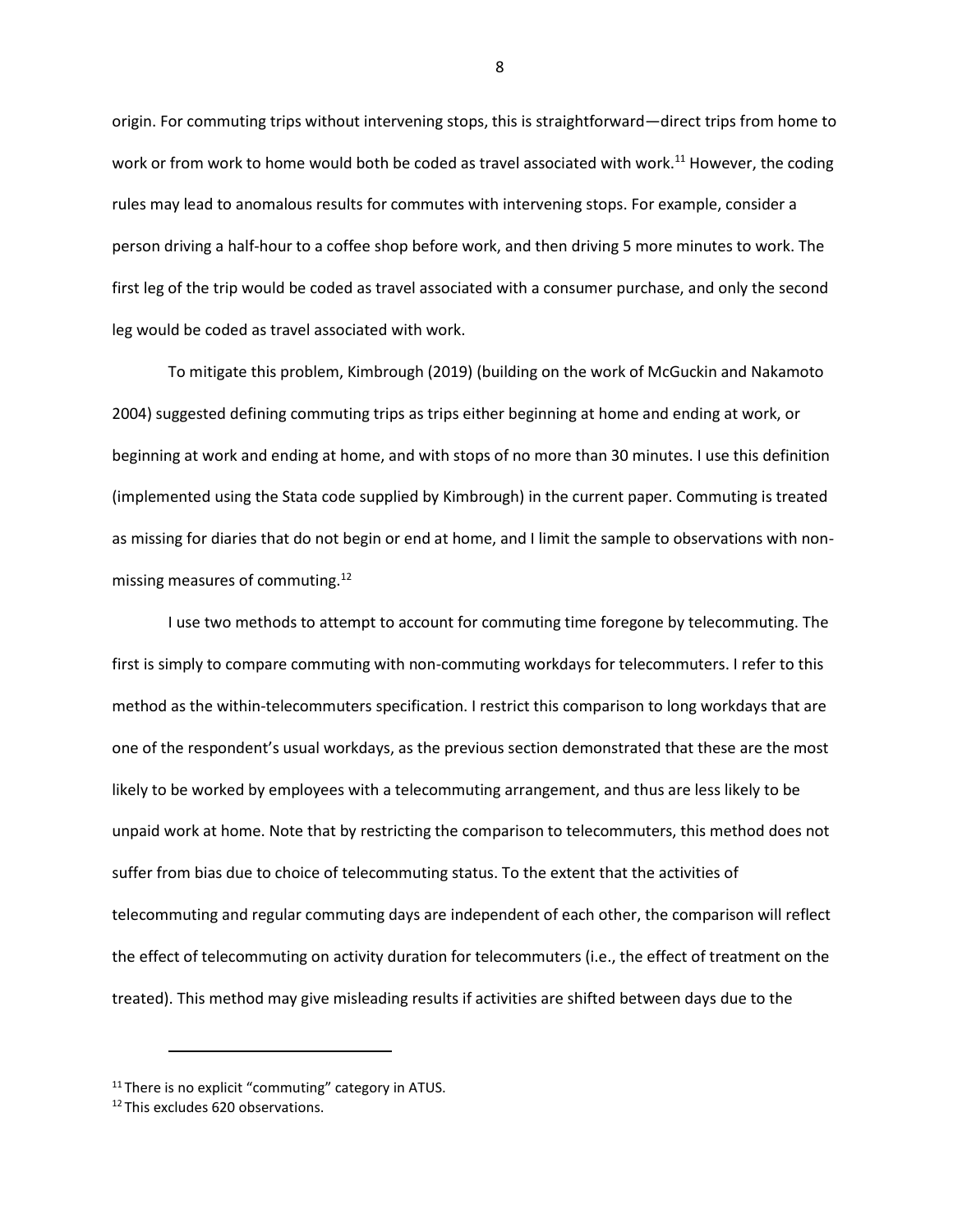availability of telecommuting. For example, household tasks might be shifted to telecommuting days from other days but the overall time in such tasks not increased.

The second method is to compare the time use of telecommuters to non-telecommuters after correcting for covariates. I refer to this as the regression specification. This method allows us to compare total time use over all days rather than just comparing commuting with telecommuting days, and thus corrects for shifting of activities between days. However, it does not eliminate bias due to endogeneity of the choice of telecommuting and telecommuting frequency.<sup>[13](#page-9-0)</sup>

I categorize time use into the following mutually exclusive categories: Personal Care (mostly sleeping and grooming), Child and Household Care, Household Production, Leisure, Non-commuting travel, Work (on main job) $^{14}$  $^{14}$  $^{14}$ , Commuting, and Other. For each of these activities minutes performing that activity as a primary activity is used as a dependent variable; the sum of these variables adds up to 1440 minutes. I also include TV Watching and Exercise, subsets of Leisure, as dependent variables, as well as Sleeping, Grooming, and Eating and Drinking, subsets of Personal Care. A list of the activity codes included in each category is found in Table 6. This categorization is similar to that used in Aguiar, Hurst and Karabarbounis (2013), with Personal Care distinguished from Leisure and Non-commuting Travel included to examine whether it is a complement or substitute for commuting travel. The ATUS also asks during which primary activities children are in the respondent's care; the total duration of these activities is used as a measure of childcare as a secondary activity.<sup>[15](#page-9-2)</sup>

<span id="page-9-0"></span> $13$  Another approach would be to compare time use trends from 2003-18 for occupations/industries with varying proportions of telecommuters in 2017-18 (differences-in-differences). Attempts along this line yielded imprecise estimates.

<span id="page-9-1"></span><sup>&</sup>lt;sup>14</sup> Telecommuting status is collected only for the main job. Classifying work on other jobs as work increases the point estimate of the effect of telecommuting on work in the within-telecommuter specification, though not to the extent that the estimate is statistically significant. Reclassifying work on other jobs has little effect on the regression specification.

<span id="page-9-2"></span><sup>&</sup>lt;sup>15</sup> Allard et al. (2007) contains a thorough discussion of the secondary childcare measure in the ATUS and its relation to measures in other surveys.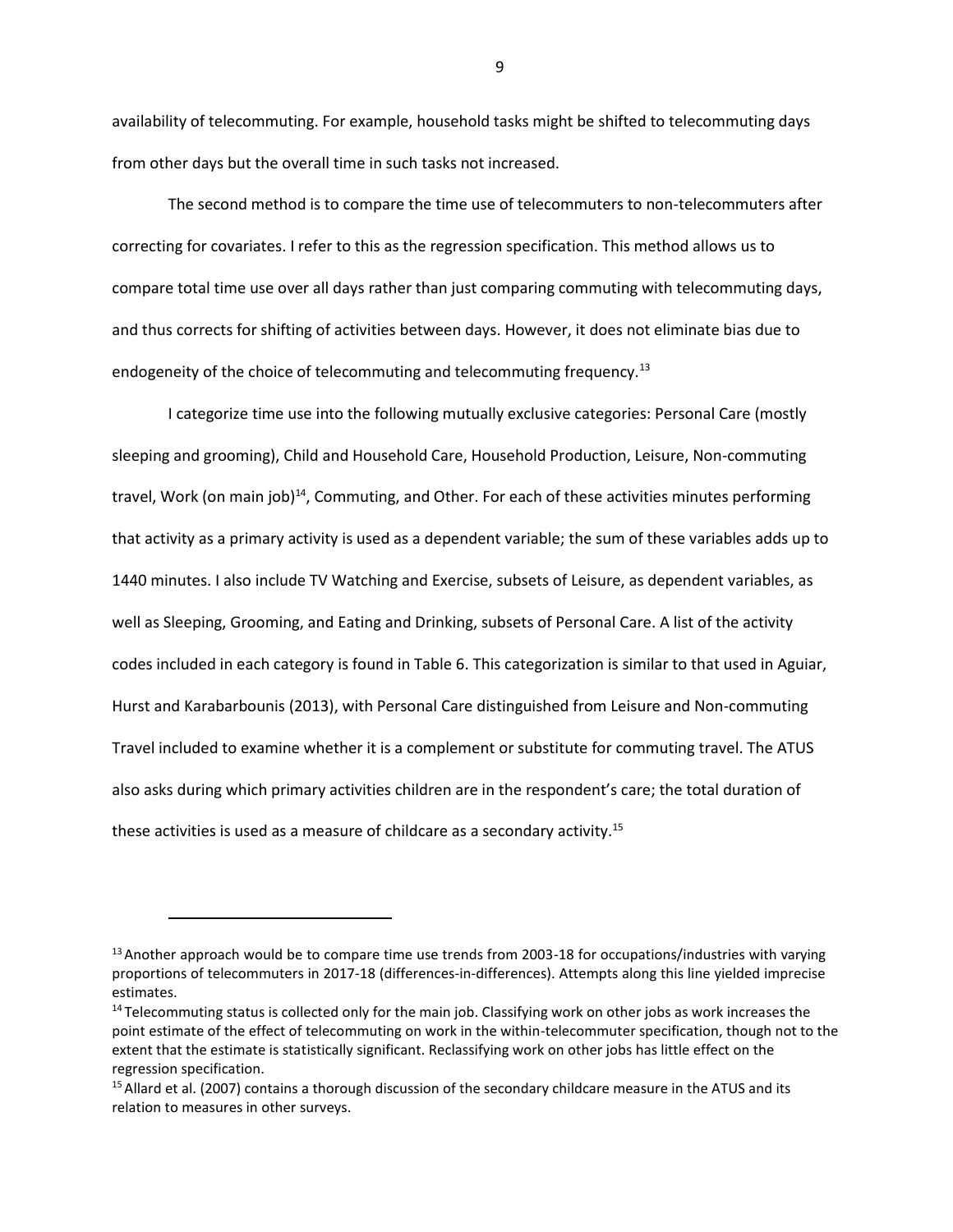The within-telecommuters specification is implemented as follows. Telecommuters interviewed about telecommuting days are drawn from the same population as telecommuters interviewed about commuting days, as the assignment of which day they are interviewed about is random. However, frequent telecommuters are more likely to be interviewed on telecommuting days than infrequent telecommuters, so a simple comparison of activities on telecommuting vs. non-telecommuting days would to some extent compare the time-use of frequent vs. infrequent telecommuters. This may lead to bias if frequent and infrequent telecommuters spend their time differently independently of telecommuting. I estimate the difference in time spent in an activity between telecommuting and commuting days within each category of response to the frequency of telecommuting question,  $^{16}$  $^{16}$  $^{16}$  and average the differences weighting by the frequency in each category (weighted by the sample weights). The cell sizes within each category range from 53 to 116, so I do not use covariates to further correct the differences.

Table 7 shows the difference in minutes between commuting days and telework days in the listed activities for respondents classified as telecommuters. The table indicates that telecommuting saves over an hour per day of commuting time. In addition, about a quarter of an hour less time is spent on Grooming. Increased Leisure and Sleeping account for essentially all of the time released from these categories. TV Watching in turn accounts for the majority of the increase in Leisure. Changes in the other categories of primary activities examined are small and not statistically significant.

The evidence that telecommuting increases time spent caring for others in the household is mixed. Child and Household Care (as a primary activity) is estimated to decrease by a statistically insignificant 3 minutes, but the sample includes non-parents as well as parents, who arguably are most likely to supply care. The results of restricting the sample to parents is shown in the second column.

<span id="page-10-0"></span><sup>&</sup>lt;sup>16</sup>The frequency categories are 1) 5 or more days a week, 2) 3 to 4 days a week, 3) 1 to 2 days a week, 4) At least once a week, 5) once every 2 weeks, 6) once a month, and 7) less than once a month.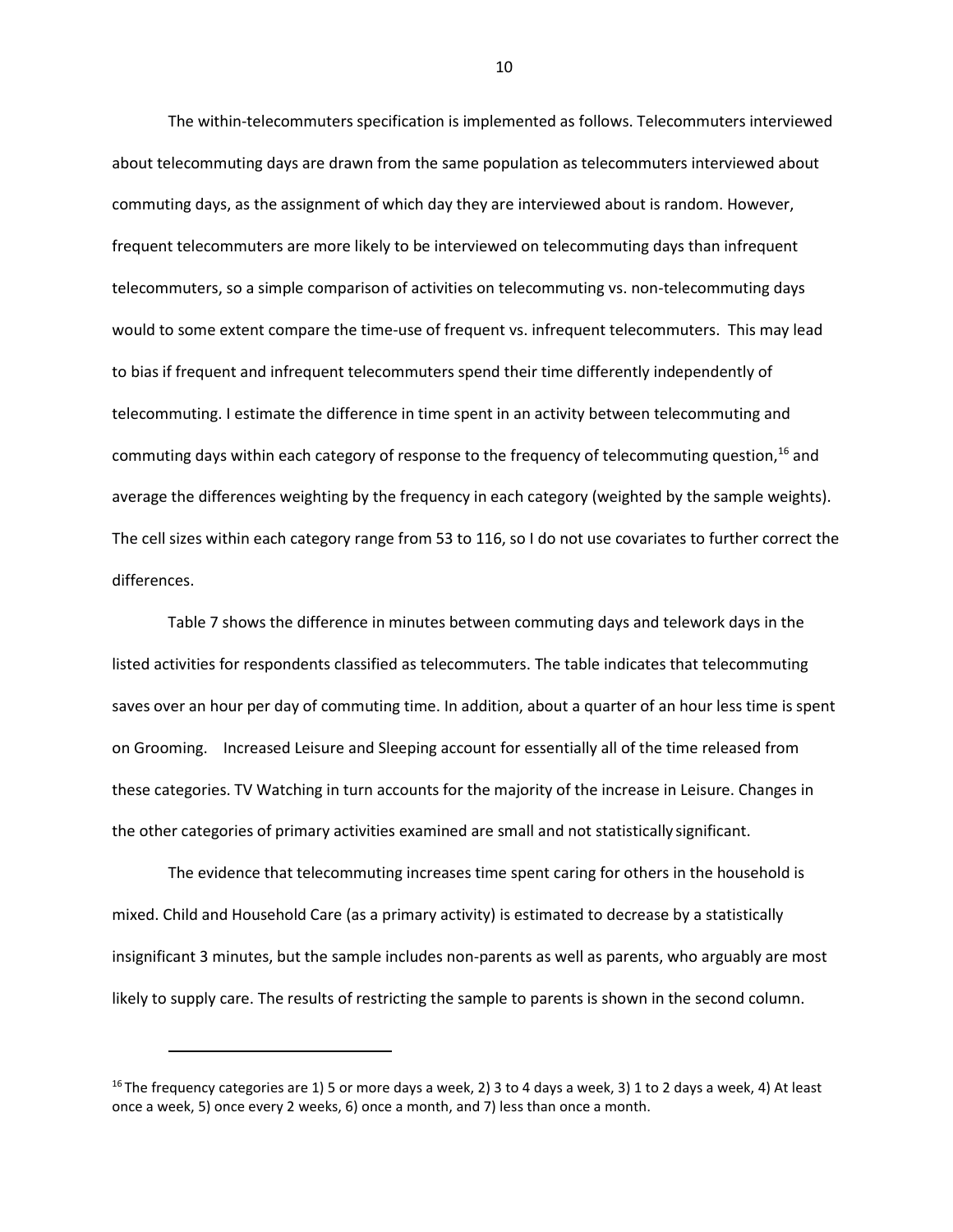Contrary to expectation, the coefficient on Child and Household Care is more strongly negative though still not significant. For the sample as a whole, Secondary Childcare increases 36 minutes on telecommuting days, significant at the 5 percent level. Restricting to parents in this case increases the estimate to a highly significant 144 minutes per day. Thus, while there is no evidence of any effect on Child and Household Care as a primary activity<sup>[17](#page-11-0)</sup>, there is strong evidence that telecommuting allows parents to supervise their children as a secondary activity. Finally, for parents Eating and Drinking increases about a quarter of an hour on telecommuting days (and consequently so does the broader category Personal Care).

I now turn to the regression specification. In order to incorporate the information on frequency of telecommuting into the analysis in an economical manner, I represent telecommuting status by predicted days telecommuting, generated as follows. As above, I interpret as telecommuting days workdays that are over 4 hours, are worked entirely at home, and that are on one of the respondent's usual workdays. I regress indicators for such workdays on indicators for each category of frequency of telecommuting as well as the regressors in the previous section and calculate predicted telecommuting status using the coefficients from this regression. I then regress time in an activity on predicted telecommuting status and the regressors in the previous section. As additional controls for scheduling constraints from market work, I add variables for usual hours worked on the main job and number of days usually worked per week.

Results are shown in Table 8. The first column shows the coefficient on predicted (long, usual) workdays at home for each dependent variable listed (in minutes per day). As with the withintelecommuter analysis, Leisure shows the strongest effect of telecommuting among the primary activities, with an increase of 66 minutes per predicted day of telecommuting. The difference between

<span id="page-11-0"></span><sup>&</sup>lt;sup>17</sup> Restricting to Child Care rather than Child and Household Care yields similar results.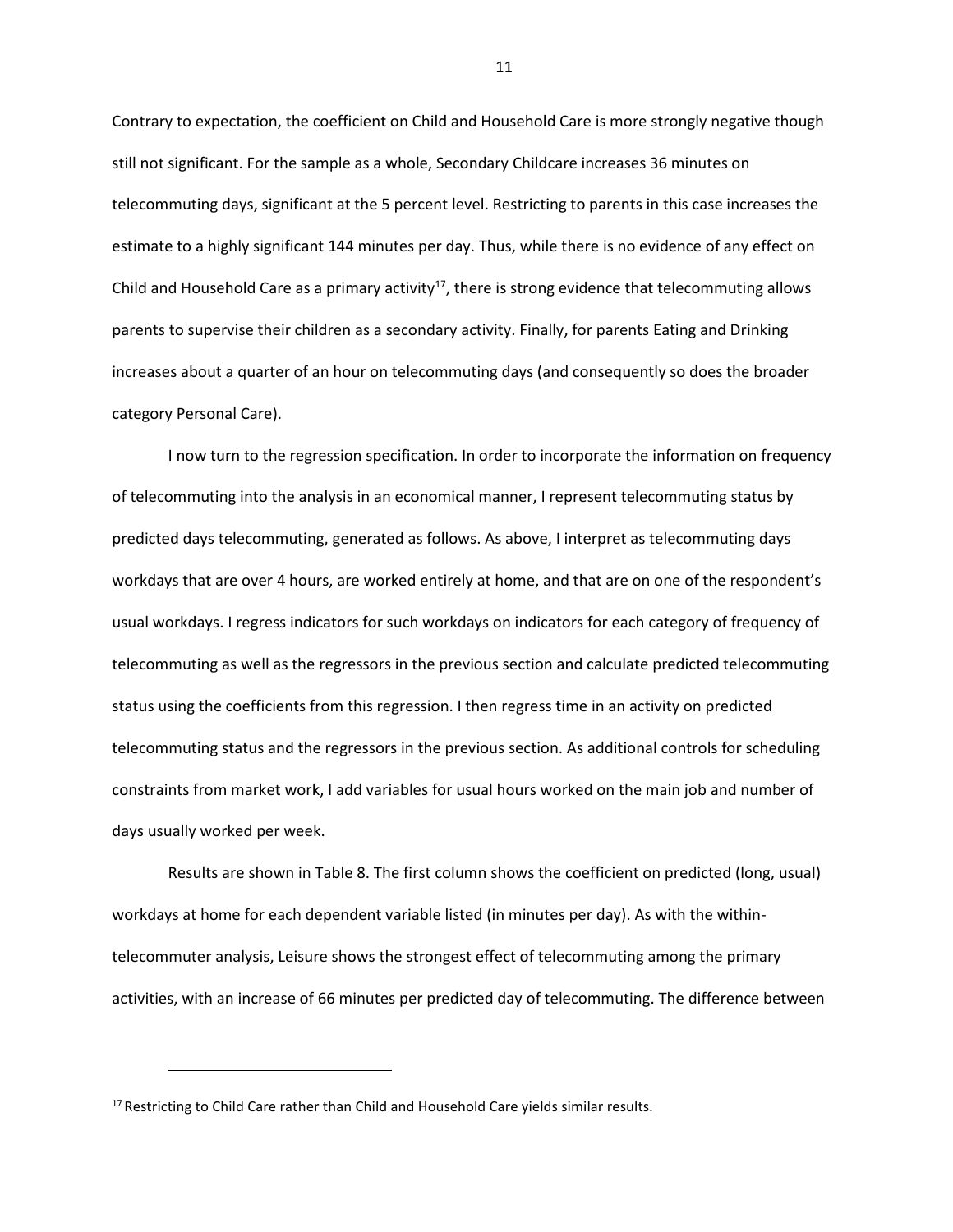the two methods in the implied effect of a day of telecommuting on Leisure is small and not statistically significant, as shown in the third column. In other words, the effect of telecommuting days on total time during the week spent in Leisure implied by the regression is accounted for by the difference between telecommuting and non-telecommuting days, lending support to the within-telecommuters estimate representing the total effect.

The estimated effect of telecommuting on Grooming is more negative in the regression specification than in the within-telecommuting specification. Given the nature of the activities included in Grooming, it seems more probable that this reflects telecommuters having a lesser taste for grooming more than any substitution of activities across days. Activities such as dressing or showering would be expected to have their main benefit on the day they occur.

The estimated effect on TV Watching is smaller than in the within-telecommuters specification and no longer significant, but the estimated difference in the effects between specifications is also not significant. Exercise does show a significant effect of telecommuting that is not apparent in the withintelecommuters specification, and the difference between the specifications is significant at the 1 percent level. Here it is not clear whether this reflects substitution across days or telecommuters having a greater propensity to exercise. Other primary activities show smaller and non-significant effects. The point estimate for Secondary Childcare is large, implying a greater than one-for-one increase in time from reallocated commuting, and statistically significant both overall and in the parents'sample. Focusing on the parents' sample, the difference in the estimated effects on Secondary Childcare between the two specifications is large—over 75 minutes—but not statistically significant. It is interesting to note that for parents on telecommuting days, secondary childcare when work is the primary activity averages 117 minutes, compared to 21 minutes on ordinary commuting days.

It is of interest to compare my results to papers examining shifts in time use from exogenous shocks. Burda and Hamermesh (2009) examine changes in market work due to changes in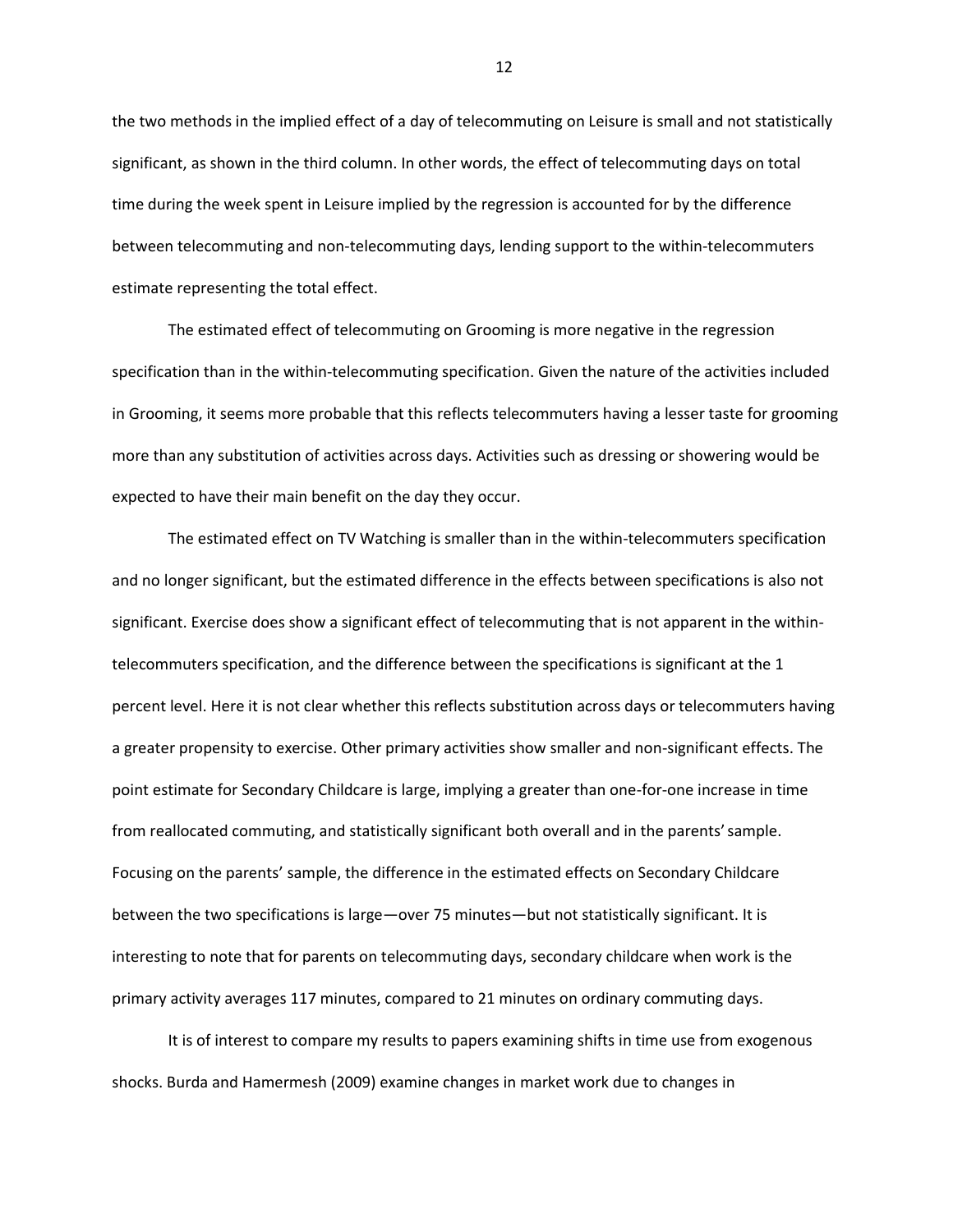unemployment and find most or all of the decline in market work is offset by household production. Aguiar, Hurst, and Karabarbounis (2013) similarly examine changes in time use from business cycle movements in market work and find that recession-driven reductions in market work are reallocated mostly to household production (approximately 30 percent), leisure (30 percent), and personal care (mostly sleeping, 20 percent).[18](#page-13-0) Lee, Kawaguchi, and Hamermesh (2012) and Kawaguchi, Lee and Hamermesh (2012) examined the reallocation of reduced work hours due to changes in overtime regulations in Japan and Korea. They found that most reallocation was toward leisure in Japan and toward personal care in Korea, with negative effects on household production. Kawaguchi, Lee, and Hamermesh (2012) find that controlling for consumption expenditure has little effect, while the business cycle effects found in the other papers referenced imply that household production substitutes to some extent for lost market consumption over the business cycle. In any event, one would expect a minimal effect of telecommuting on consumption expenditures compared to the effect of changes in market work on consumption, so the absence of evidence of a substantial effect of telecommuting on household production is not surprising.

#### **Conclusion**

The ATUS has shown an increase in market work done at home since its inception in 2003. Other data sources have shown an increase in formal telecommuting arrangements. In this paper I use the 2017-18 Leave and Job Flexibilities Module to the ATUS to provide indirect evidence confirming the growth of telecommuting, describe the characteristics of telecommuters, and estimate how time is reallocated between activities in response to telecommuting.

I find that weekdays where the worker works more than 4 hours are the type of day most likely to be telecommuting rather than unpaid overtime, and the proportion of these workdays worked at

<span id="page-13-0"></span> $18$  The text of Aguiar, Hurst, and Karabarbounis (2013) shows a higher percentage reallocated to leisure as they classify sleeping as leisure.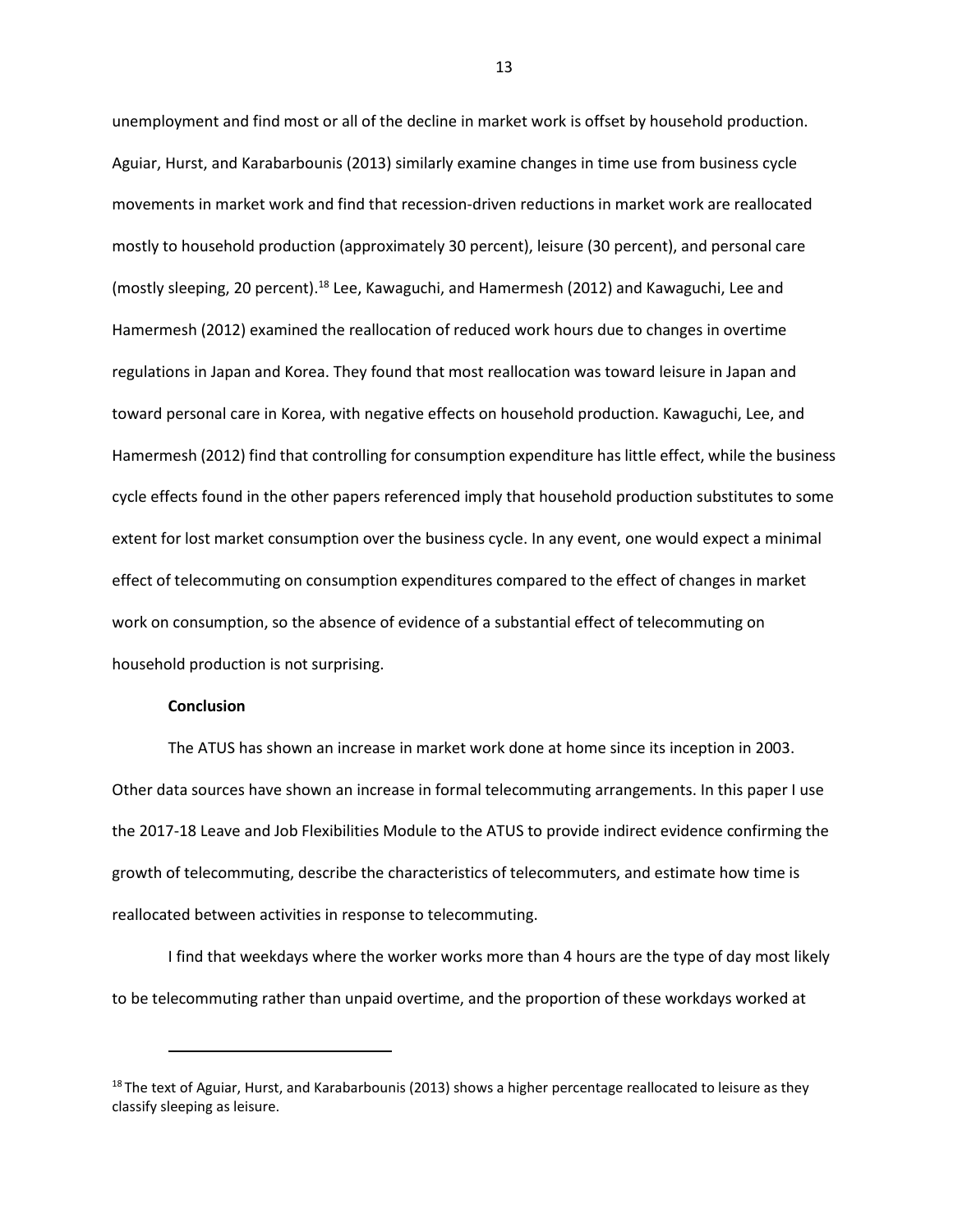home grew markedly over the period. In addition, workdays by workers with the characteristics most likely to be telecommuters in 2017-18 also had substantial growth in the proportion worked at home.

Professionals and managers, workers in the Information, Finance, and Professional and Business Services industries, and college graduates were most likely to be telecommuters. Somewhat surprisingly in view of the fact that telecommuting is often classed as a "family-friendly" benefit, women and parents were not more likely to be telecommuters.

I used two methods to estimate how time is reallocated due to telecommuting. One method is based on comparing telecommuting and regular commuting days for telecommuters, while the other regresses time in an activity on predicted days telecommuting. Both methods show that a high proportion of reallocated time is spent on leisure, and that time spent commuting and grooming is reduced. There is no evidence that time saved by telecommuting is allocated to Child and Household Care as a primary activity, or that telecommuting increases household production. However, telecommuting is associated with a large increase in secondary childcare. This constitutes the main piece of evidence supporting classifying telecommuting as a family-friendly benefit.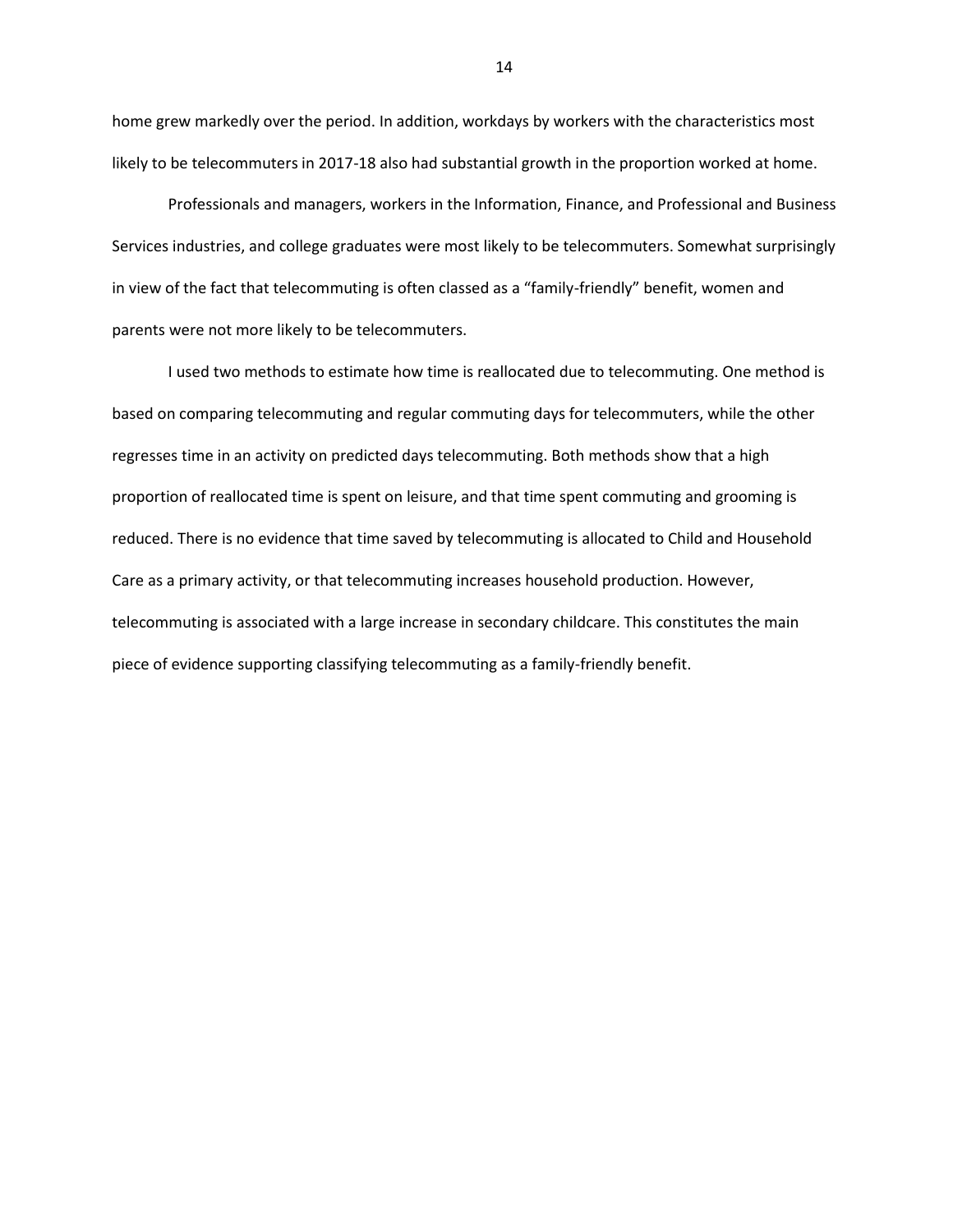#### References

Aguiar, Mark, Erik Hurst, and Loukas Karabarbounis. 2013."Time Use during the Great Recession." American Economic Review, 103 (5): 1664-96.

Allard, Mary Dorinda, Suzanne Bianchi, Jay Stewart, and Vanessa Wight. 2007. ["Comparing Childcare](https://www.bls.gov/opub/mlr/2007/05/art3full.pdf) [Measures in the ATUS and Earlier Time-Use Studies](https://www.bls.gov/opub/mlr/2007/05/art3full.pdf)", Monthly Labor Review 130(5): 27-36.

Burda, Michael, and Daniel S. Hamermesh. 2009. **"**Unemployment, market work and household production." NBER Working Paper 14676.

Bureau of Labor Statistics. 2019. American Time Use Survey User's Guide**.** Retrieved fro[m](https://www.bls.gov/tus/atususersguide.pdf) [https://www.bls.gov/tus/atususersguide.pdf.](https://www.bls.gov/tus/atususersguide.pdf)

Chartrand, Sabra. 1997, July 6. "Building an Argument for Telecommuting." New York Times. Retrieved from [https://archive.nytimes.com/www.nytimes.com/library/jobmarket/070697sabra.html.](https://archive.nytimes.com/www.nytimes.com/library/jobmarket/070697sabra.html)

Frazis, Harley and Jay Stewart. 2007. "Where Does the Time Go? Concepts and Measurement in the American Time-Use Survey", in Hard to Measure Goods and Services: Essays in Memory of Zvi Griliches, Ernst Berndt and Charles Hulten, eds., NBER Studies in Income and Wealth, University of Chicago Press 73-97.

Global Workplace Analytics, 2017. 2017 State of Telecommuting in the US Employee Workforce. Retrieved from https://globalworkplaceanalytics.com.

Golden, Lonnie. 2008. ["Limited Access: Disparities in Flexible Work Schedules and Work-at-home,"](https://ideas.repec.org/a/kap/jfamec/v29y2008i1p86-109.html) [Journal of Family and Economic Issues, S](https://ideas.repec.org/s/kap/jfamec.html)pringer, vol. 29(1), pages 86-109, March.

Hamermesh, Daniel S., Harley Frazis, and Jay Stewart. 2005. "Data Watch—The American Time Use Survey", Journal of Economic Perspectives 19:1 (Winter), 221-232.

Jones, Jeffrey M. 2015, August 19. "In U.S., Telecommuting for Work Climbs to 37%." Retrieved from [https://news.gallup.com/poll/184649/telecommuting-work-climbs.aspx.](https://news.gallup.com/poll/184649/telecommuting-work-climbs.aspx)

Kahneman, Daniel, and Alan B. Krueger. 2006. "Developments in the Measurement of Subjective Well-Being." Journal of Economic Perspectives, 20 (1): 3-24.

Kawaguchi, Daiji. Jungmin Lee, and Daniel S. Hamermesh. 2012. "A Gift of Time." NBER Working Paper No. 18643.

Kimbrough, Gray. 2019. "Measuring commuting in the American Time Use Survey." [Journal of Economic](https://content.iospress.com/journals/journal-of-economic-and-social-measurement) [and Social Measurement, v](https://content.iospress.com/journals/journal-of-economic-and-social-measurement)ol. 44, no. 1, pp. 1-17, 2019.

Krantz-Kent, Rachel M., 2019. "Where did workers perform their jobs in the early 21st century?" Monthly Labor Review*,* U.S. Bureau of Labor Statistics, July, [https://doi.org/10.21916/mlr.2019.16.](https://doi.org/10.21916/mlr.2019.16)

Krueger, Alan B., Daniel Kahneman, David Schkade, Norbert Schwarz, and Arthur A. Stone. 2009. "National Time Accounting: The Currency of Life," in Measuring the Subjective Well-Being of Nations: National Accounts of Time Use and Well-Being, Alan B. Krueger, ed., University of Chicago Press, 9-86.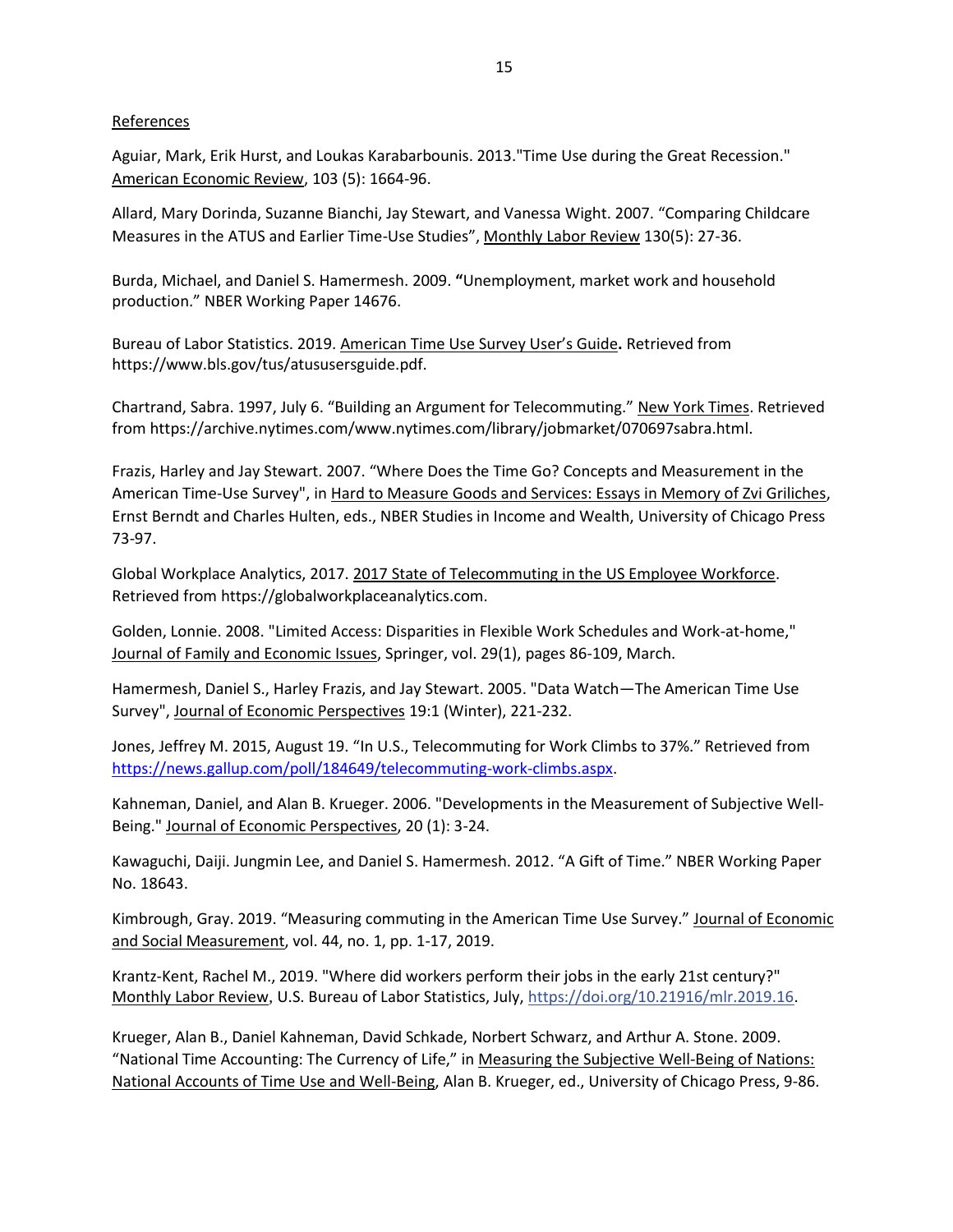Lee, Jungmin, Daiji Kawaguchi, and Daniel S. Hamermesh. 2012. "[Aggregate Impacts](http://ideas.repec.org/a/aea/aecrev/v102y2012i3p612-16.html) of a Gift of Time," American Economic Review, vol. 102(3), 612-16.

McGuckin, Nancy and Nakamoto Yukiko. 2004. "Trips, Chains, and Tours—Using an Operational Definition." Retrieved fro[m](http://onlinepubs.trb.org/onlinepubs/archive/conferences/nhts/mcguckin.pdf)

<http://onlinepubs.trb.org/onlinepubs/archive/conferences/nhts/mcguckin.pdf>

Natti, Jouko, Mia Tammelin, Timo Antilla, and Satu Ojala. 2011. "Work at home and time use in Finland." New Technology, Work, and Employment, vol. 26(1), 68-77.

Powell, Abigail and Lyn Craig. 2015. "Gender differences in working at home and time use patterns: evidence from Australia." Work, Employment and Society vol. 29(4), 571-589.

Song, Younghwan. 2009. "Unpaid work at home." Industrial Relations vol. 48(4), 578-588.

Trinko, Katrina. 2013. "How telecommuting could rejuvenate family life in America." Washington Times. Retrieved from [https://www.washingtontimes.com/news/2013/mar/3/trinko-how-telecommuting](https://www.washingtontimes.com/news/2013/mar/3/trinko-how-telecommuting-could-rejuvenate-family-l)[could-rejuvenate-family-l.](https://www.washingtontimes.com/news/2013/mar/3/trinko-how-telecommuting-could-rejuvenate-family-l)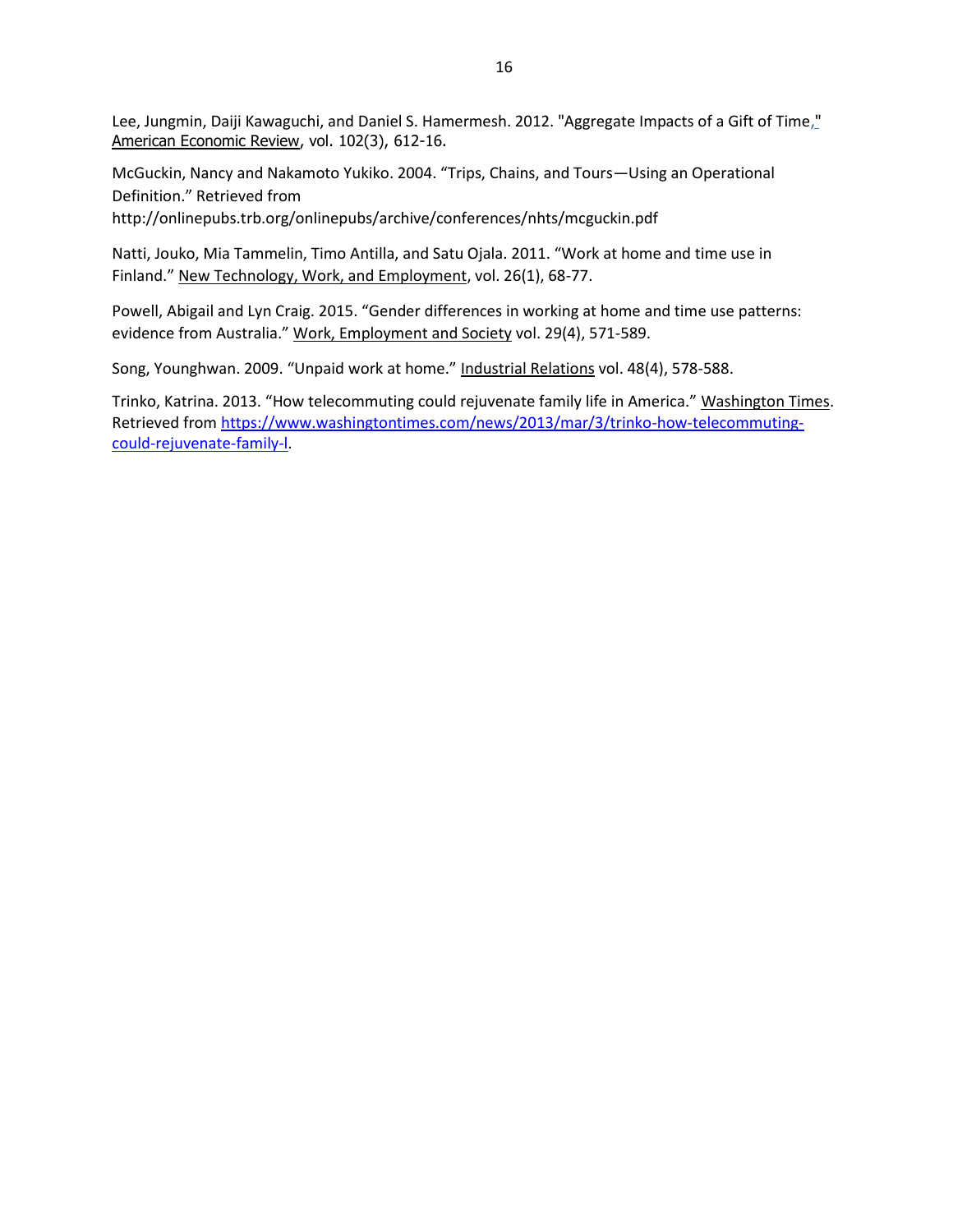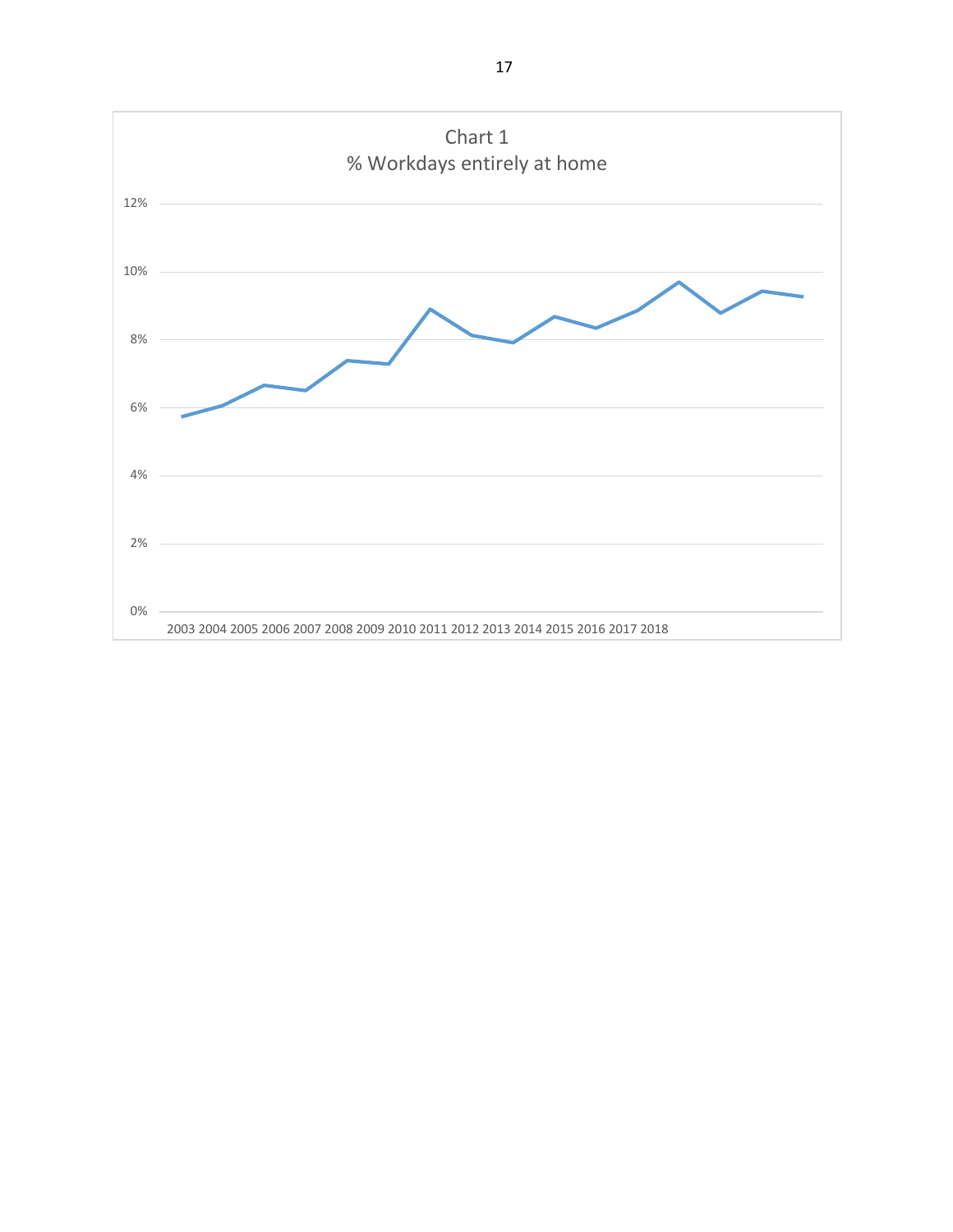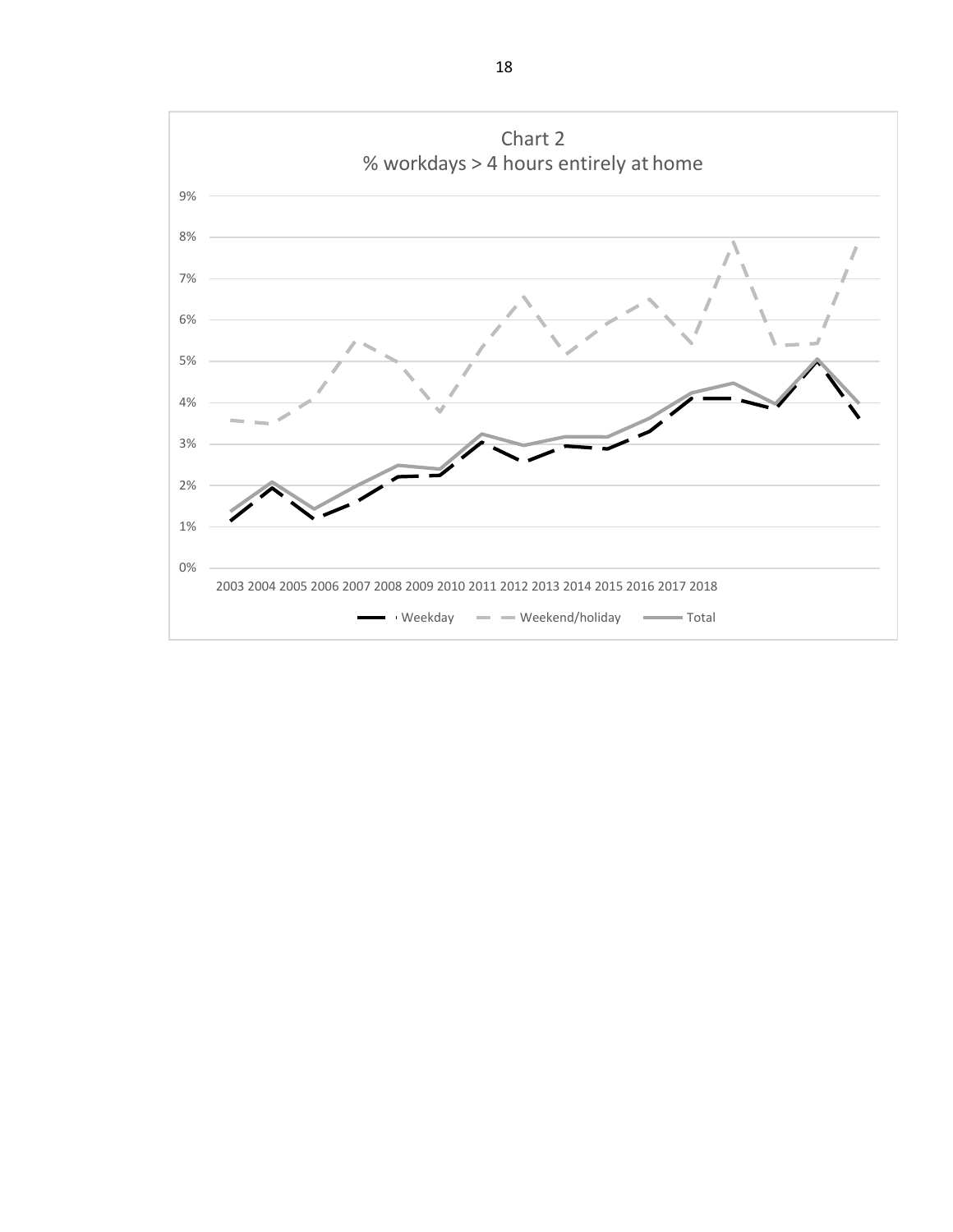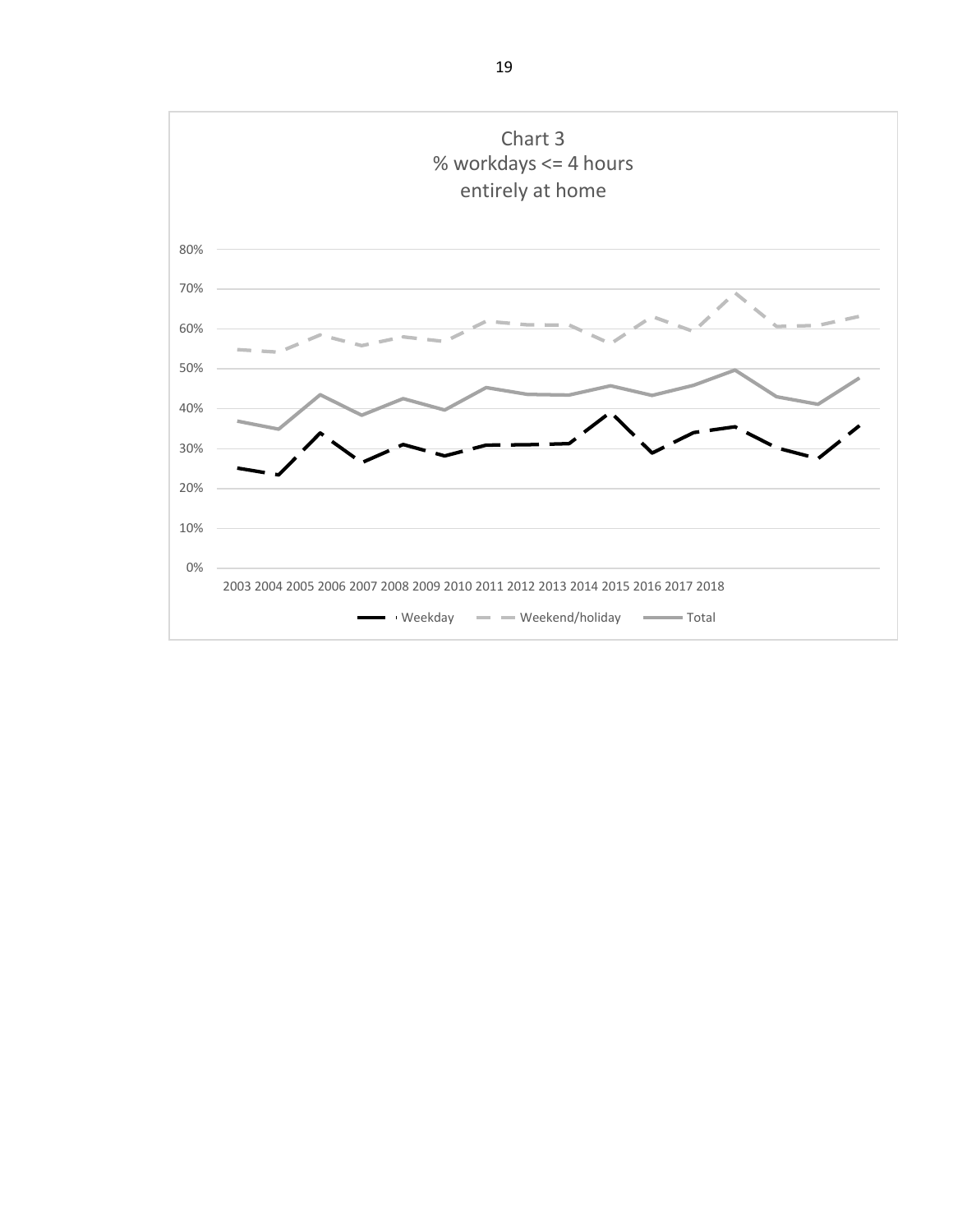Days Worked at Home by Telecommuters as Percentage of Total Days Worked at Home

Percentage Telework, Workdays at Home

|                 |          | Weekends/       | Usual   | Not usual |       |
|-----------------|----------|-----------------|---------|-----------|-------|
|                 | Weekdays | <b>Holidays</b> | workday | workday   | Total |
| Days <= 4 hours | 28.4%    | 32.6%           | 30.1%   | 31.5%     | 30.9% |
| Days>4 hours    | 86.8%    | 44.4%           | 85.9%   | 39.3%     | 82.0% |
| Total           | 64.2%    | 34.1%           | 63.7%   | 32.3%     | 52.4% |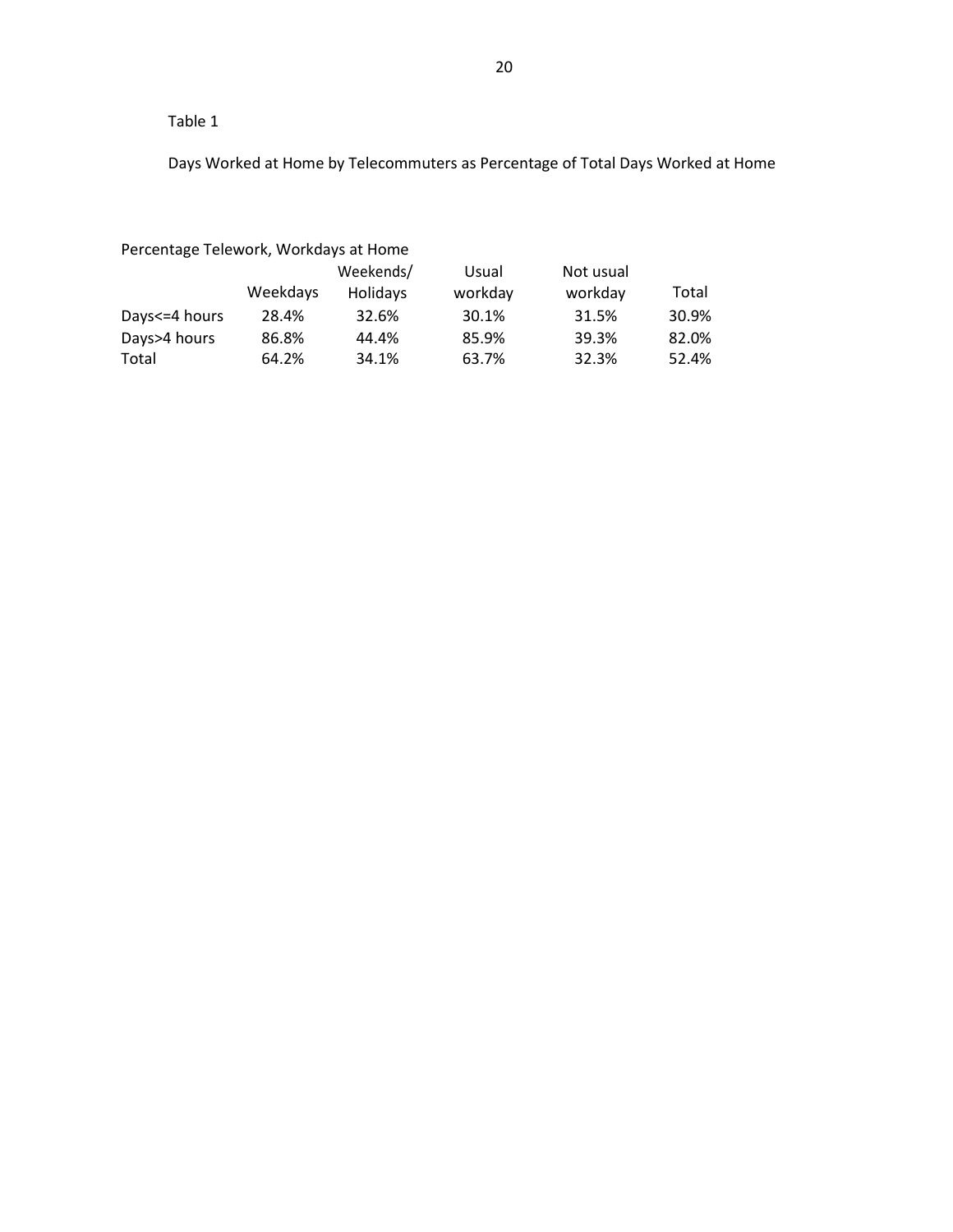Trends in Work by Location, 2003-18

| Dependent variable: Minutes of work       |         |                                             |          |                                                     |          |       |  |
|-------------------------------------------|---------|---------------------------------------------|----------|-----------------------------------------------------|----------|-------|--|
| Year <sup>1</sup>                         | 0.30    |                                             | 0.30     |                                                     | 0.21     |       |  |
|                                           | (0.19)  |                                             | (0.19)   |                                                     | (0.30)   |       |  |
| Prob. Unpaid Overtime                     |         |                                             | 49.07    | ***                                                 | 4.37     |       |  |
|                                           |         |                                             | (18.41)  |                                                     | (36.88)  |       |  |
| Prob. Telecommute                         |         |                                             | 24.76    | $***$                                               | 57.81    | $***$ |  |
|                                           |         |                                             | (10.46)  |                                                     | (24.00)  |       |  |
| Prob. Unpaid Overtime x                   |         |                                             |          |                                                     | 4.02     |       |  |
| Year                                      |         |                                             |          |                                                     | (2.94)   |       |  |
| Prob. Telecommute x                       |         |                                             |          |                                                     | $-2.97$  |       |  |
| Year                                      |         |                                             |          |                                                     | (2.12)   |       |  |
|                                           |         |                                             |          | Dependent variable: Minutes of work workplace/other |          |       |  |
| Year <sup>1</sup>                         | $-0.27$ |                                             | $-0.27$  |                                                     | 0.29     |       |  |
|                                           | (0.18)  |                                             | (0.18)   |                                                     | (0.29)   |       |  |
| Prob. Unpaid Overtime                     |         |                                             | $-17.46$ |                                                     | $-42.80$ |       |  |
|                                           |         |                                             | (19.93)  |                                                     | (36.71)  |       |  |
| Prob. Telecommute                         |         |                                             | $-39.48$ | ***                                                 | 34.74    |       |  |
|                                           |         |                                             | (11.26)  |                                                     | (23.59)  |       |  |
| Prob. Unpaid Overtime x                   |         |                                             |          |                                                     | 2.17     |       |  |
| Year                                      |         |                                             |          |                                                     | (3.02)   |       |  |
| Prob. Telecommute x                       |         |                                             |          |                                                     | $-6.69$  | ***   |  |
| Year                                      |         |                                             |          |                                                     | (2.13)   |       |  |
|                                           |         | Dependent variable: Minutes of work at home |          |                                                     |          |       |  |
| Year <sup>1</sup>                         | 0.57    | ***                                         | 0.56     | ***                                                 | $-0.08$  |       |  |
|                                           | (0.06)  |                                             | (0.06)   |                                                     | (0.07)   |       |  |
| Prob. Unpaid Overtime                     |         |                                             | 66.53    | ***                                                 | 47.16    | $***$ |  |
|                                           |         |                                             | (8.30)   |                                                     | (13.43)  |       |  |
| Prob. Telecommute                         |         |                                             | 64.23    | ***                                                 | 23.07    | $***$ |  |
|                                           |         |                                             | (5.79)   |                                                     | (10.04)  |       |  |
| Prob. Unpaid Overtime x                   |         |                                             |          |                                                     | 1.85     |       |  |
| Year                                      |         |                                             |          |                                                     | (1.24)   |       |  |
| Prob. Telecommute x                       |         |                                             |          |                                                     | 3.72     | ***   |  |
| Year                                      |         |                                             |          |                                                     | (0.95)   |       |  |
| n                                         | 109,221 |                                             | 109,221  |                                                     | 109,221  |       |  |
| <sup>1</sup> Year = Calendar year - 2000. |         |                                             |          |                                                     |          |       |  |
| $* p < .10$                               |         |                                             |          |                                                     |          |       |  |
| ** $p < .05$                              |         |                                             |          |                                                     |          |       |  |
| *** $p < .01$                             |         |                                             |          |                                                     |          |       |  |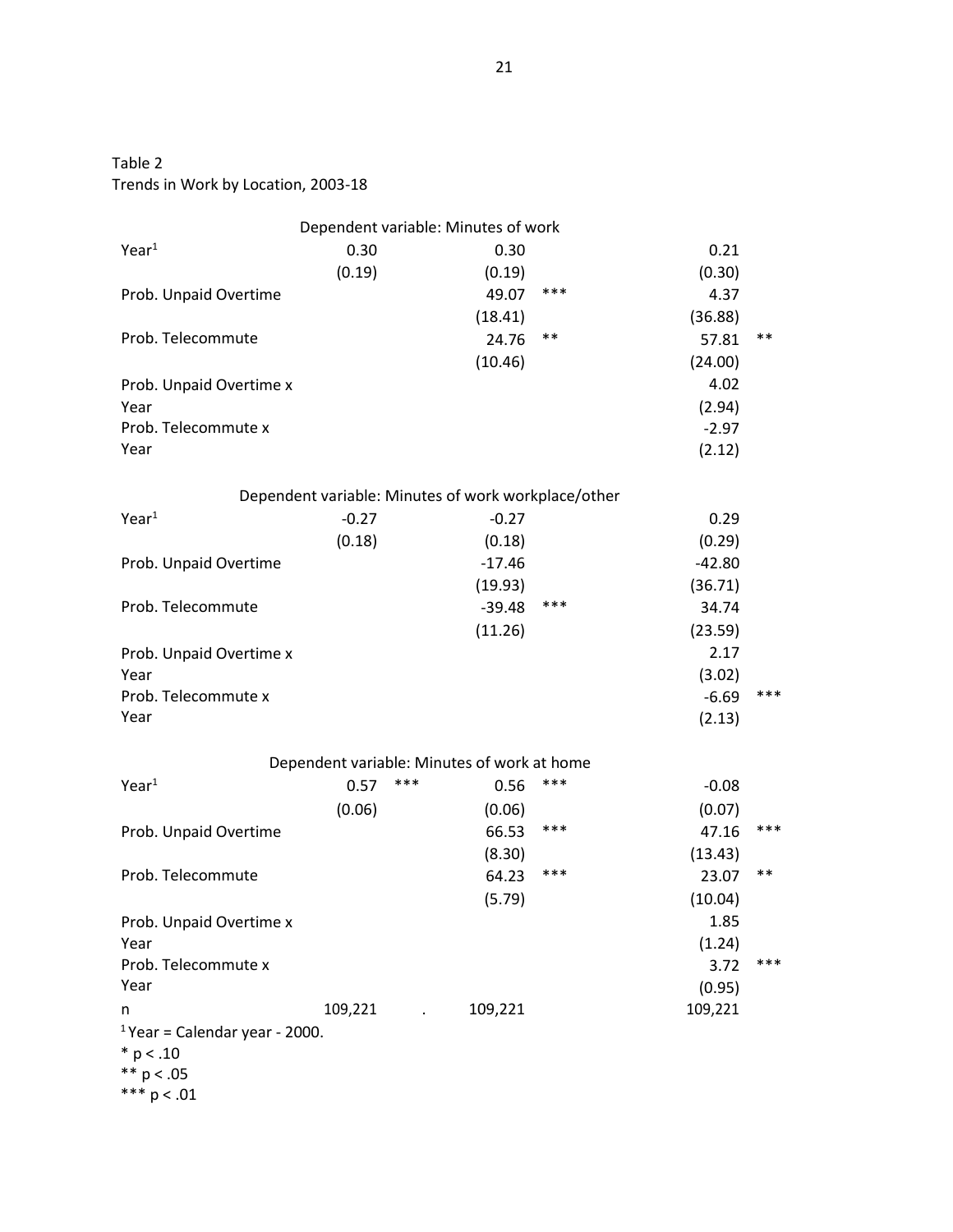# Descriptive Statistics (weighted)

| Variable                     | Mean  | Std. Dev. |
|------------------------------|-------|-----------|
| Teleworker                   | 0.130 | 0.336     |
| Full-time                    | 0.811 | 0.391     |
| Female                       | 0.478 | 0.500     |
| Married                      | 0.586 | 0.493     |
| Any children                 | 0.401 | 0.490     |
| $<$ HS                       | 0.077 | 0.266     |
| <b>HS Grad</b>               | 0.263 | 0.440     |
| Some College                 | 0.257 | 0.437     |
| $BA+$                        | 0.403 | 0.490     |
| White, Nonhisp.              | 0.642 | 0.479     |
| Black, Nonhisp.              | 0.189 | 0.391     |
| Hispanic                     | 0.169 | 0.375     |
| Age $<= 24$                  | 0.142 | 0.349     |
| Age 25-54                    | 0.653 | 0.476     |
| Age $>=$ 55                  | 0.205 | 0.404     |
| Management                   | 0.159 | 0.366     |
| Professional                 | 0.281 | 0.449     |
| Service                      | 0.159 | 0.366     |
| Sales                        | 0.078 | 0.268     |
| Office                       | 0.132 | 0.339     |
| Agricultural Occ.            | 0.008 | 0.087     |
| Construct. Occ.              | 0.041 | 0.198     |
| Installation/Repair          | 0.029 | 0.167     |
| Production                   | 0.060 | 0.238     |
| Transp. Occ.                 | 0.054 | 0.225     |
| Agriculture/Mining           | 0.016 | 0.124     |
| Construction                 | 0.048 | 0.213     |
| Manufacturing                | 0.113 | 0.317     |
| Whole./Ret. Trade            | 0.125 | 0.331     |
| Transportation               | 0.051 | 0.220     |
| Information                  | 0.019 | 0.136     |
| Finance                      | 0.072 | 0.259     |
| Prof./Bus. Services          | 0.117 | 0.321     |
| Education/Health             | 0.258 | 0.437     |
| Leisure                      | 0.091 | 0.287     |
| Other services               | 0.038 | 0.191     |
| <b>Public administration</b> | 0.053 | 0.224     |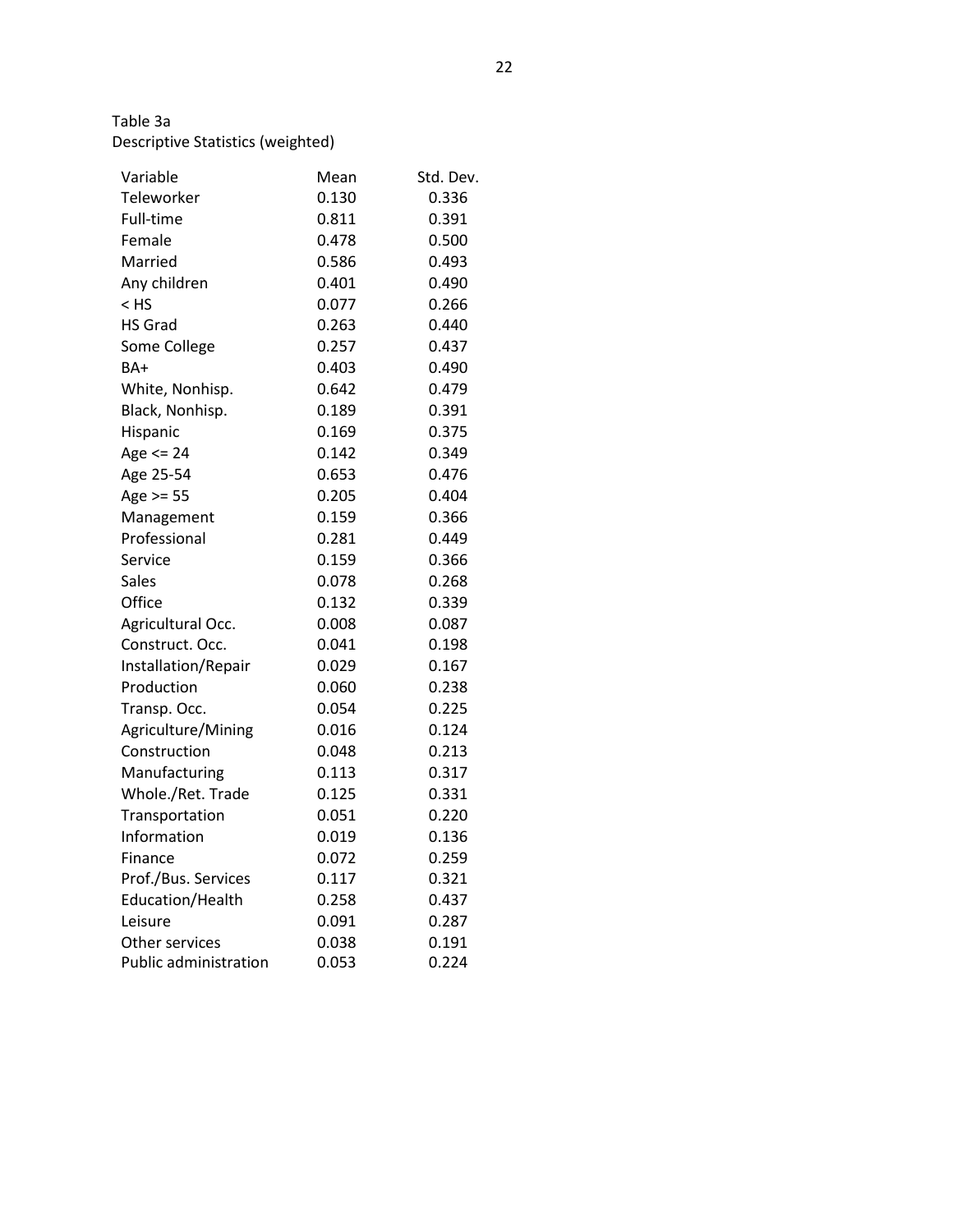### Table 3a, continued

| Variable              | Mean  | Std. Dev. |
|-----------------------|-------|-----------|
| Non-metro, or not     |       |           |
| identified            | 0.136 | 0.342     |
| Metro, not identified | 0.039 | 0.194     |
| Metro 100K - 250K     | 0.070 | 0.255     |
| Metro 250K-500K       | 0.069 | 0.254     |
| Metro $500K - 1M$     | 0.114 | 0.318     |
| Metro $1M - 2.5M$     | 0.185 | 0.388     |
| Metro $2.5M - 5M$     | 0.140 | 0.347     |
| Metro 5M+             | 0.248 | 0.432     |

## N = 9,920

### Table 3b

Reported frequency of telecommuting (paid telecommuters)

| Reported frequency     | Weighted % | N   |
|------------------------|------------|-----|
| 5 or more days a week  | 16.0       | 242 |
| 3 to 4 days a week     | 12.3       | 153 |
| 1 to 2 days a week     | 17.2       | 240 |
| At least once a week   | 10.0       | 149 |
| Once every 2 weeks     | 12.9       | 185 |
| Once a month           | 13.5       | 199 |
| Less than once a month | 18.1       | 247 |

N=1,415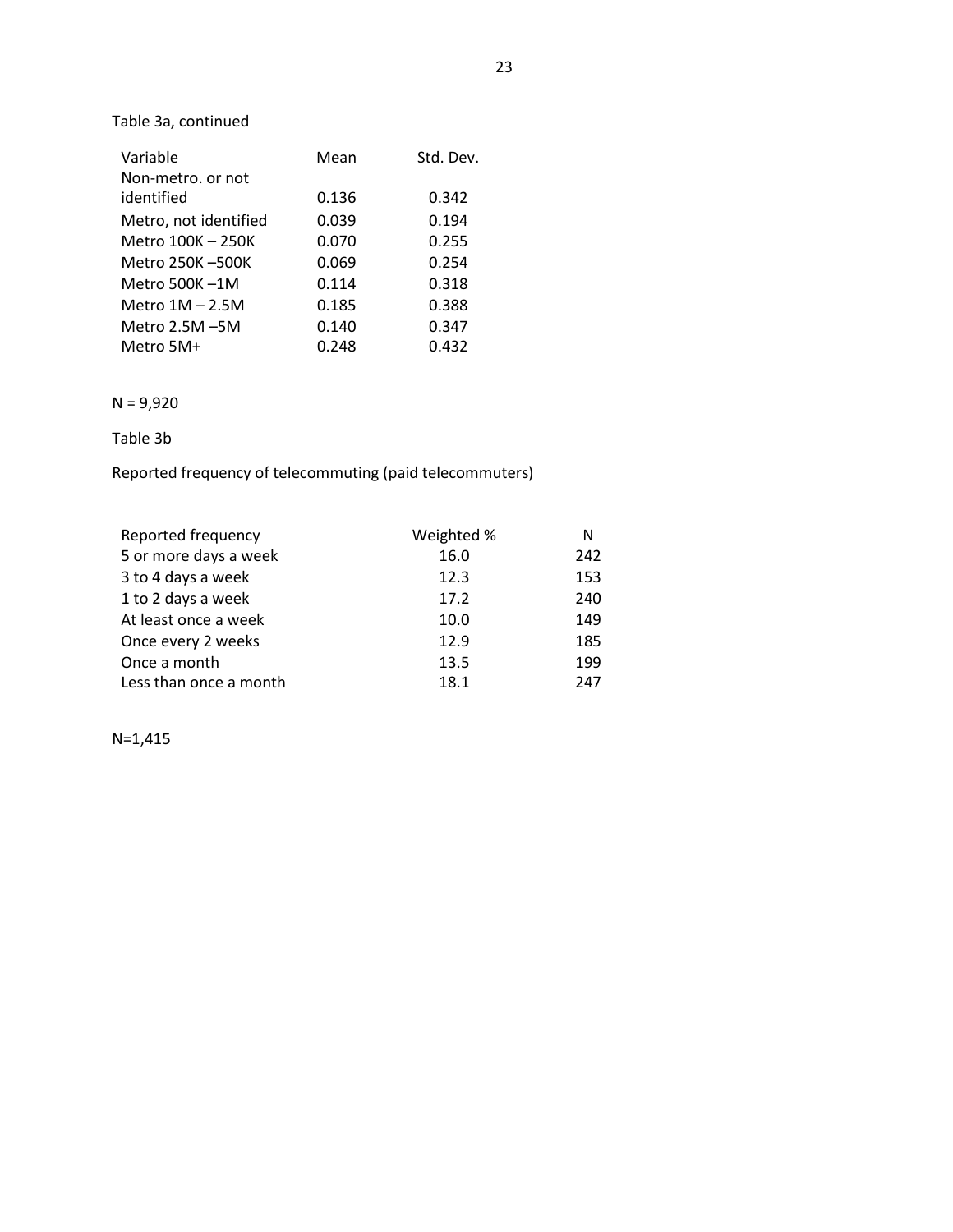# Percentage Telecommuters by Selected Characteristics

| Total                     | 12.9 | Prod., transport, etc. occupation | 1.3  |
|---------------------------|------|-----------------------------------|------|
| Part-time                 | 6.9  | Ag, forestry, and fishing/Mining  | 11.1 |
| Full-time                 | 14.5 | Construction                      | 4.5  |
| Men                       | 13.1 | Manufacturing                     | 14.0 |
| Women                     | 12.6 | Wholesale/retail                  | 6.8  |
| $<$ HS                    | 1.4  | Transp. & Utilities               | 6.8  |
| <b>HS Grad</b>            | 3.8  | Information                       | 26.9 |
| Some College              | 7.6  | Finance                           | 26.4 |
| BA+                       | 24.6 | Prof/business services            | 31.2 |
| Non-Hispanic White        | 15.4 | <b>Education and health</b>       | 9.4  |
| Non-Hispanic Nonwhite     | 11.4 | Leisure & Hospitality             | 2.3  |
| Hispanic                  | 5.1  | <b>Other Services</b>             | 9.7  |
| No Household Children     | 12.5 | <b>Public Administration</b>      | 13.4 |
| Any Household Children    | 13.4 | Non-metro. or not ident.          | 4.4  |
| Spouse or partner present | 15.8 | Metro, not identified             | 9.2  |
| Other Mar. Status         | 8.7  | Metro area 100K - 250K            | 11.9 |
| Age 16-24                 | 2.6  | Metro area 250K - 500K            | 7.9  |
| Age 25-54                 | 15.5 | Metro area 500K - 1M              | 11.8 |
| Age 55+                   | 11.8 | Metro area 1M - 2.5M              | 13.8 |
| Manager/Professional      | 23.1 | Metro area 2.5M - 5M              | 18.3 |
| Service occupation        | 2.4  | Metro area 5M+                    | 16.4 |
| Sales & Office occupation | 10.1 |                                   |      |
| Farm/fish occupation      | 0.6  |                                   |      |
| Construction/maintenance  |      |                                   |      |
| occupation                | 2.2  |                                   |      |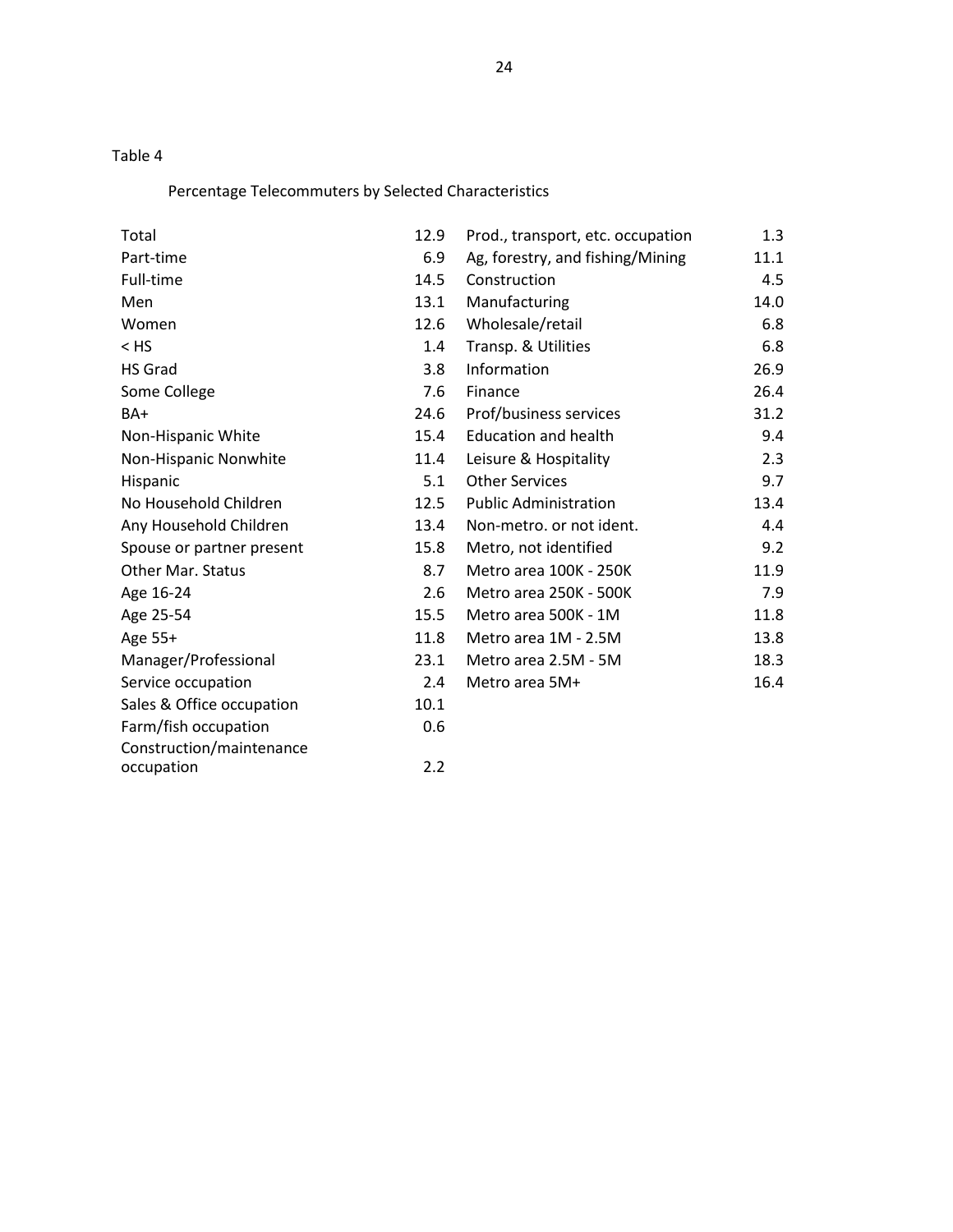Estimated Effects of Selected Characteristics on Telecommuting from Logit

| Full-time - Part-time         | 0.004<br>(0.007)    |     | Construct. - Ed./Health    | 0.040<br>(0.022) | $\ast$ |
|-------------------------------|---------------------|-----|----------------------------|------------------|--------|
| Female - Male                 | $-0.001$            |     | Mfg. - Ed./Health          | 0.114            | ***    |
|                               | (0.005)             |     |                            | (0.020)          |        |
| Married - Other               | 0.014               | *** | Whole./Ret. - Ed./Health   | 0.043            | ***    |
|                               | (0.005)             |     |                            | (0.014)          |        |
| Any child - No child          | $-0.003$            |     | Transp./Util. - Ed./Health | 0.069            | ***    |
|                               | (0.005)             |     |                            | (0.023)          |        |
| Clg. Grad - Some Clg.         | 0.050               | *** | Information - Ed./Health   | 0.148            | ***    |
|                               | (0.008)             |     |                            | (0.031)          |        |
| Clg. Grad - HS Grad           | 0.068               | *** | Finance - Ed./Health       | 0.135            | ***    |
|                               | (0.009)             |     |                            | (0.022)          |        |
| Clg Grad. - HS Dropout        | 0.077               | *** | Prof./Bus. - Ed./Health    | 0.168            | ***    |
|                               | (0.016)             |     |                            | (0.021)          |        |
| Black - Non Hisp. White       | $-0.020$            | *** | Leisure - Ed./Health       | 0.016            |        |
|                               | (0.006)             |     |                            | (0.015)          |        |
| Hisp. - Non Hisp. White       | $-0.035$            | *** | Other Serv. - Ed./Health   | 0.092            | ***    |
|                               | (0.006)             |     |                            | (0.026)          |        |
| Age < 25 - Age 25-54          | $-0.044$            | *** | Pub. Admin. - Ed./Health   | 0.056            | ***    |
|                               | (0.007)             |     |                            | (0.016)          |        |
| Age > 54 - Age 25-54          | $-0.015$            | **  | Nonmetro - Metro 5M+       | $-0.052$         | ***    |
|                               | (0.006)             |     |                            | (0.007)          |        |
| Professional - Manager        | $-0.035$            | *** | Unid. Metro - Metro 5M+    | $-0.031$         | ***    |
|                               | (0.010)             |     |                            | (0.012)          |        |
| Service - Manager             | $-0.070$            | *** | Met 100-250K - Met 5M+     | $-0.024$         | $***$  |
|                               | (0.010)             |     |                            | (0.011)          |        |
| Sales - Manager               | $-0.046$            | *** | Met 250-500K - Met 5M+     | $-0.043$         | ***    |
|                               | (0.011)             |     |                            | (0.009)          |        |
| Office - Manager              | $-0.059$            | *** | Met 500K-1M - Met 5M+      | $-0.030$         | ***    |
|                               | (0.009)             |     |                            | (0.008)          |        |
| Farm/fish - Manager           | $-0.086$            | *** | Met 1-2.5M - Met 5M+       | $-0.025$         | ***    |
|                               | (0.010)             |     |                            | (0.009)          |        |
| <b>Construction - Manager</b> | $-0.072$            | *** | Met 2.5 - 5M - Met 5M+     | $-0.011$         |        |
|                               | (0.010)             |     |                            | (0.009)          |        |
| Maintenance - Manager         | $-0.085$            | *** | Construct. - Ed./Health    | 0.040            | $\ast$ |
|                               | (0.009)             |     |                            | (0.022)          |        |
| <b>Production - Manager</b>   | $-0.084$            | *** |                            |                  |        |
|                               | (0.008)             |     |                            |                  |        |
| Transport - Manager           | $-0.084$<br>(0.008) | *** |                            |                  |        |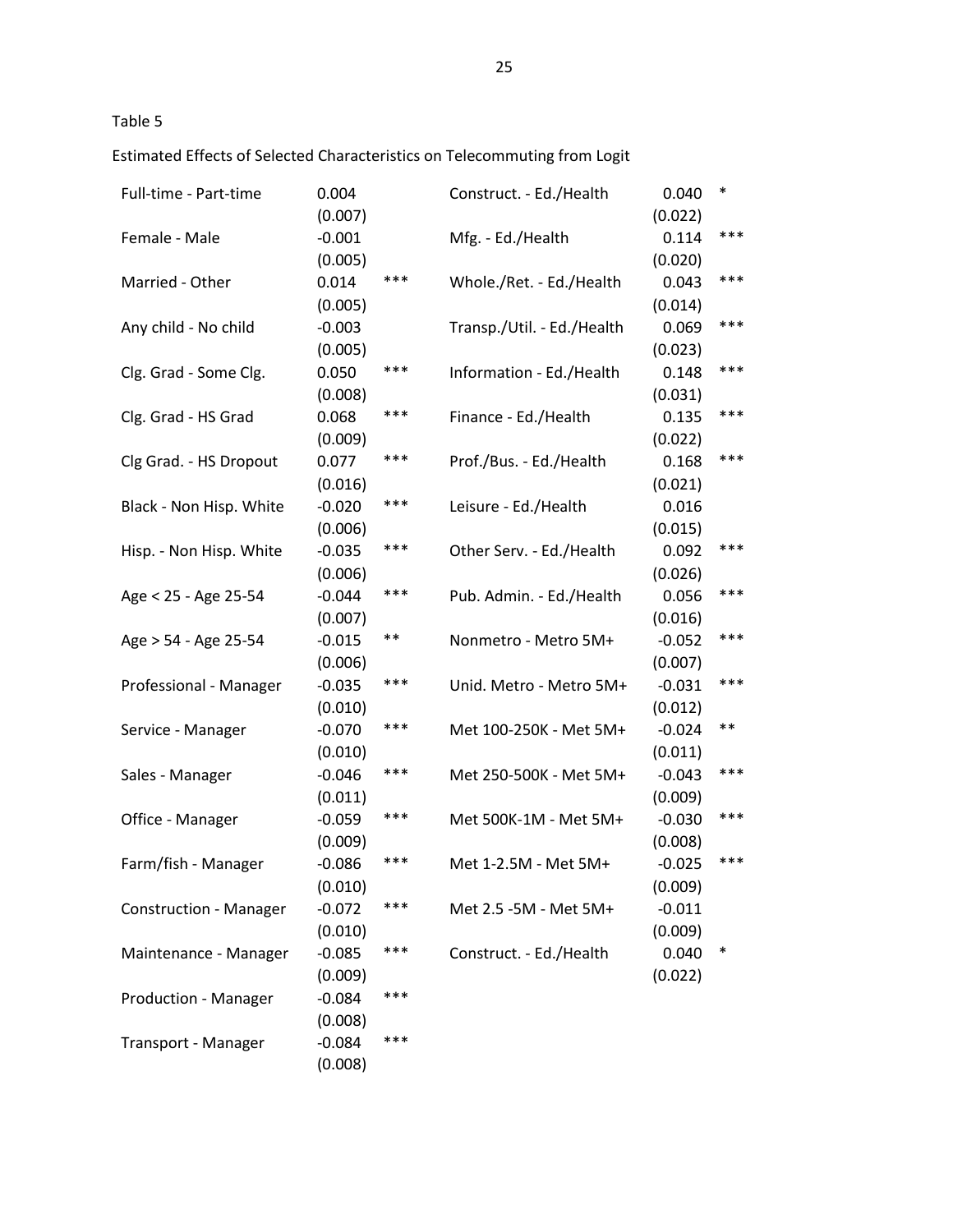# ATUS Codes for Activity Variables

| Category                    | <b>ATUS Codes</b>                                                                                                                                                                                                                                                                                                                        |
|-----------------------------|------------------------------------------------------------------------------------------------------------------------------------------------------------------------------------------------------------------------------------------------------------------------------------------------------------------------------------------|
| Personal Care               | 01 (Personal Care), 11 (Eating and Drinking)                                                                                                                                                                                                                                                                                             |
| Sleep                       | 0101 (Sleeping)                                                                                                                                                                                                                                                                                                                          |
| Grooming                    | 0102 (Grooming)                                                                                                                                                                                                                                                                                                                          |
| <b>Eating and Drinking</b>  | 11 (Eating and Drinking)                                                                                                                                                                                                                                                                                                                 |
| Child and Household<br>Care | 03 (Caring For & Helping Household Members)                                                                                                                                                                                                                                                                                              |
| Household production        | 02 (Household Activities), 04 (Caring For & Helping NonHH Members), 07 (Consumer<br>Purchases), 08 (Professional & Personal Care Services), 09 (Household Services)                                                                                                                                                                      |
| Leisure                     | 12 (Socializing, Relaxing, and Leisure), 13 (Sports, Exercise, and Recreation)                                                                                                                                                                                                                                                           |
| <b>TV</b>                   | 120303 (Television and movies (not religious))                                                                                                                                                                                                                                                                                           |
| Exercise                    | 1301 (Participating in Sports, Exercise, or Recreation)                                                                                                                                                                                                                                                                                  |
| Non-commuting travel        | 18 (Travel), excluding commuting                                                                                                                                                                                                                                                                                                         |
| Work                        | 0501 (Work) excluding 050102 (Work on other jobs), 0502 (Work-related activities)                                                                                                                                                                                                                                                        |
| Other                       | 050102 (Work on other jobs), 0503 (Income Generating Activities), 0504 (Job Search<br>and Interviewing), 0599 (Work and Work-Related Activities, not elsewhere<br>classified), 06 (Education), 10 (Government Services & Civic Obligations), 14<br>(Religious and Spiritual Activities), 15 (Volunteer Activities), 16 (Telephone Calls) |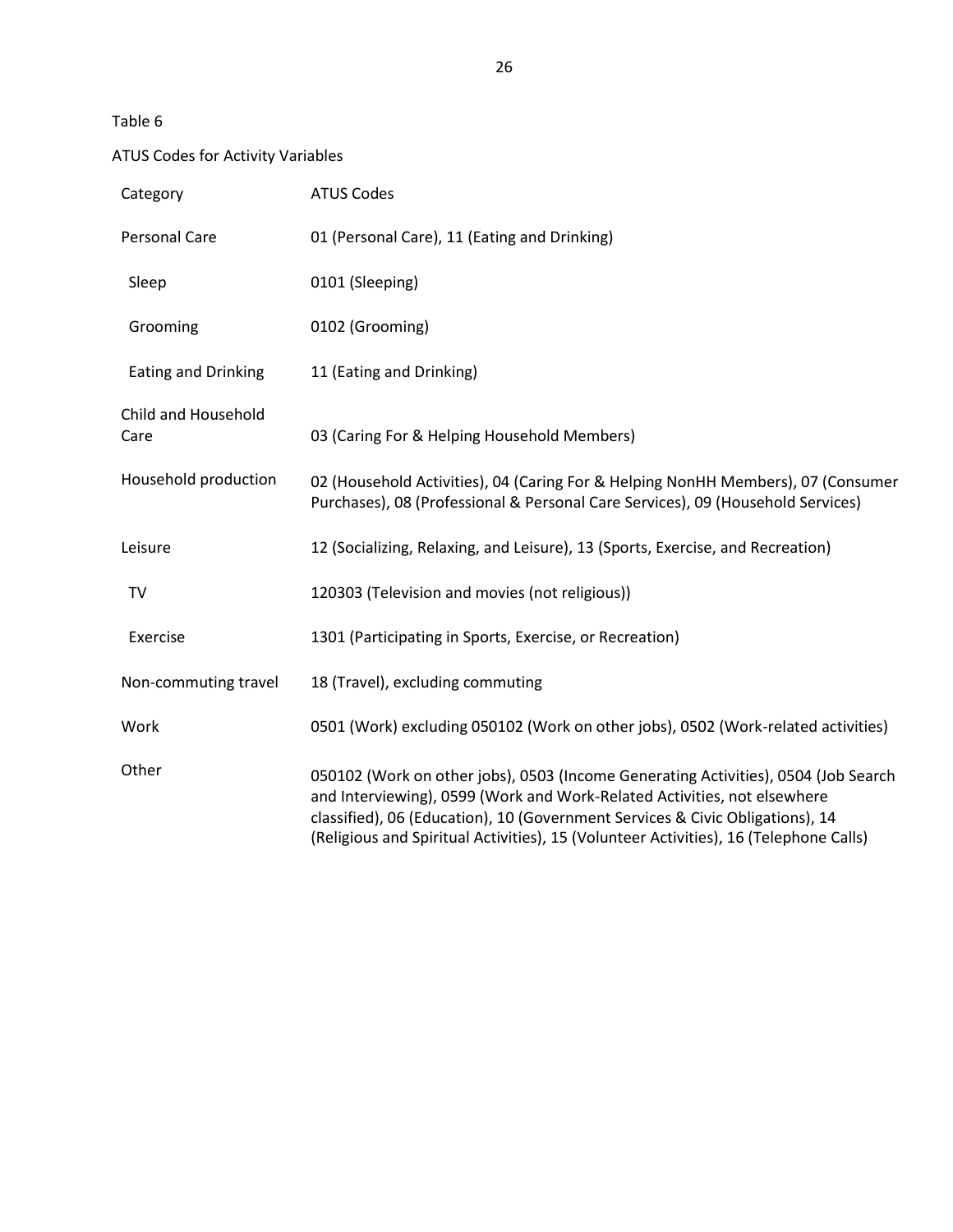Difference between telecommuting and ordinary commuting days, minutes per day, long usual workdays, telecommuters.

| Activity                   | <b>Whole Sample</b> | Parents |         |       |
|----------------------------|---------------------|---------|---------|-------|
| <b>Personal Care</b>       | 6.8                 |         | 32.7    | ***   |
|                            | (9.3)               |         | (11.1)  |       |
| Sleep                      | 24.7                | ***     | 31.9    | $***$ |
|                            | (9.4)               |         | (13.7)  |       |
| Grooming                   | $-15.9$             | $**$    | $-13.2$ | $***$ |
|                            | (3.7)               |         | (3.4)   |       |
| <b>Eating and Drinking</b> | $-1.8$              |         | 14.3    | ***   |
|                            | (4.6)               |         | (5.2)   |       |
| Child & Household Care     | $-2.5$              |         | $-12.1$ |       |
|                            | (6.2)               |         | (9.9)   |       |
| Household production       | 1.5                 |         | $-4.6$  |       |
|                            | (12.7)              |         | (24.2)  |       |
| Leisure                    | 57.3                | ***     | 52.9    | ***   |
|                            | (14.5)              |         | (20.1)  |       |
| <b>TV</b>                  | 43.0                | ***     | 40.6    | $***$ |
|                            | (10.4)              |         | (18.9)  |       |
| Exercise                   | $-3.5$              |         | $-0.5$  |       |
|                            | (2.8)               |         | (3.7)   |       |
| Non-commuting travel       | $-1.5$              |         | 4.9     |       |
|                            | (4.9)               |         | (6.4)   |       |
| Other                      | 5.9                 |         | 12.7    |       |
|                            | (17.6)              |         | (10.0)  |       |
| Work                       | $-0.1$              |         | $-30.6$ |       |
|                            | (13.0)              |         | (20.7)  |       |
| Commuting                  | $-67.3$             | $***$   | $-55.9$ | ***   |
|                            | (5.4)               |         | (5.5)   |       |
| Secondary Childcare        | 36.1                | $* *$   | 144.2   | ***   |
|                            | (17.8)              |         | (32.9)  |       |
| n                          | 631                 |         | 341     |       |